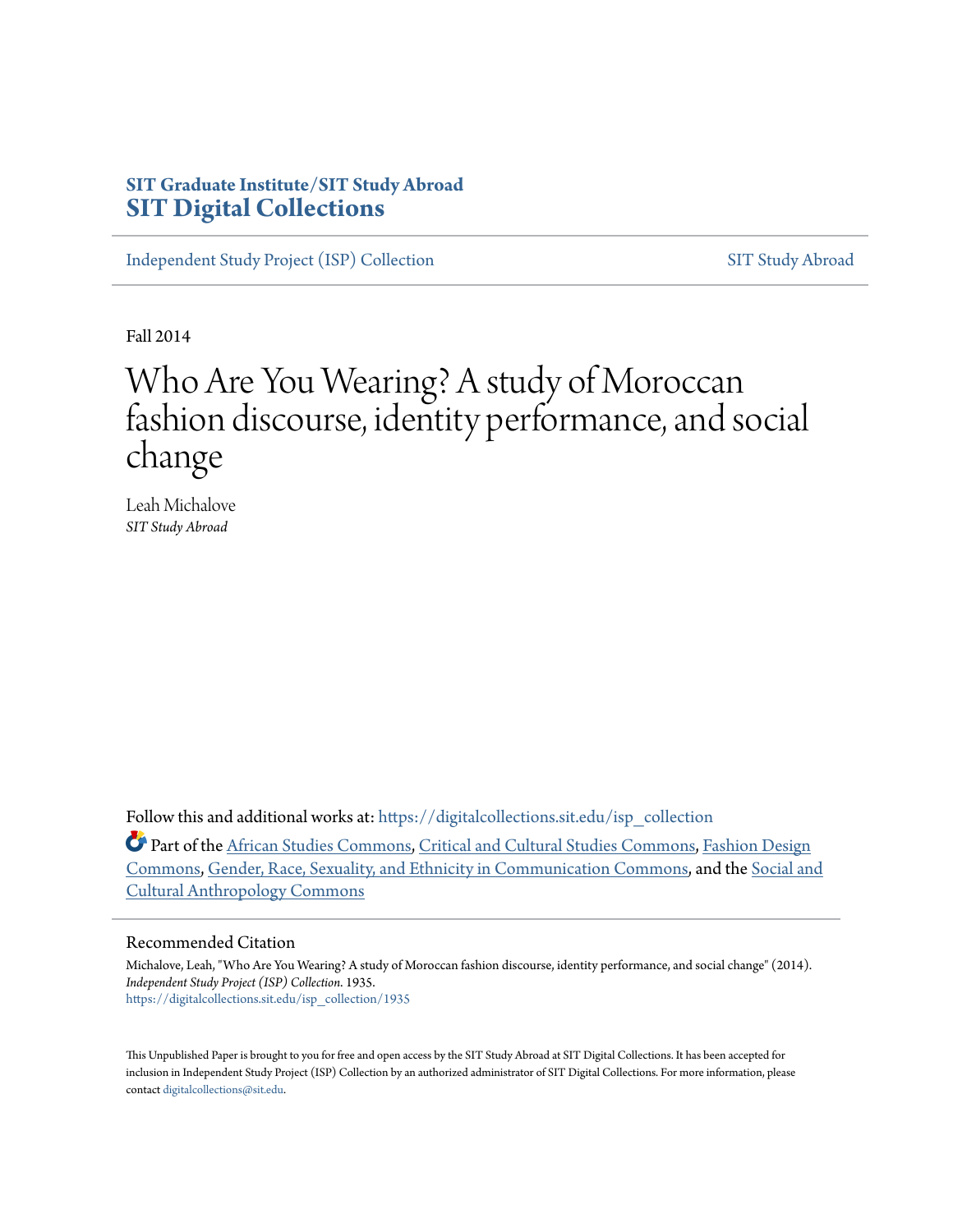# Who Are You Wearing? A study of Moroccan fashion discourse, identity performance, and social change

Leah Michalove Academic Director: TaiebBelghazi

Emory University Middle Eastern Studies and Anthropology

Africa, Morocco, Rabat

*Submitted in partial fulfillment of the requirement for MOR, SIT Abroad, Fall 2014.*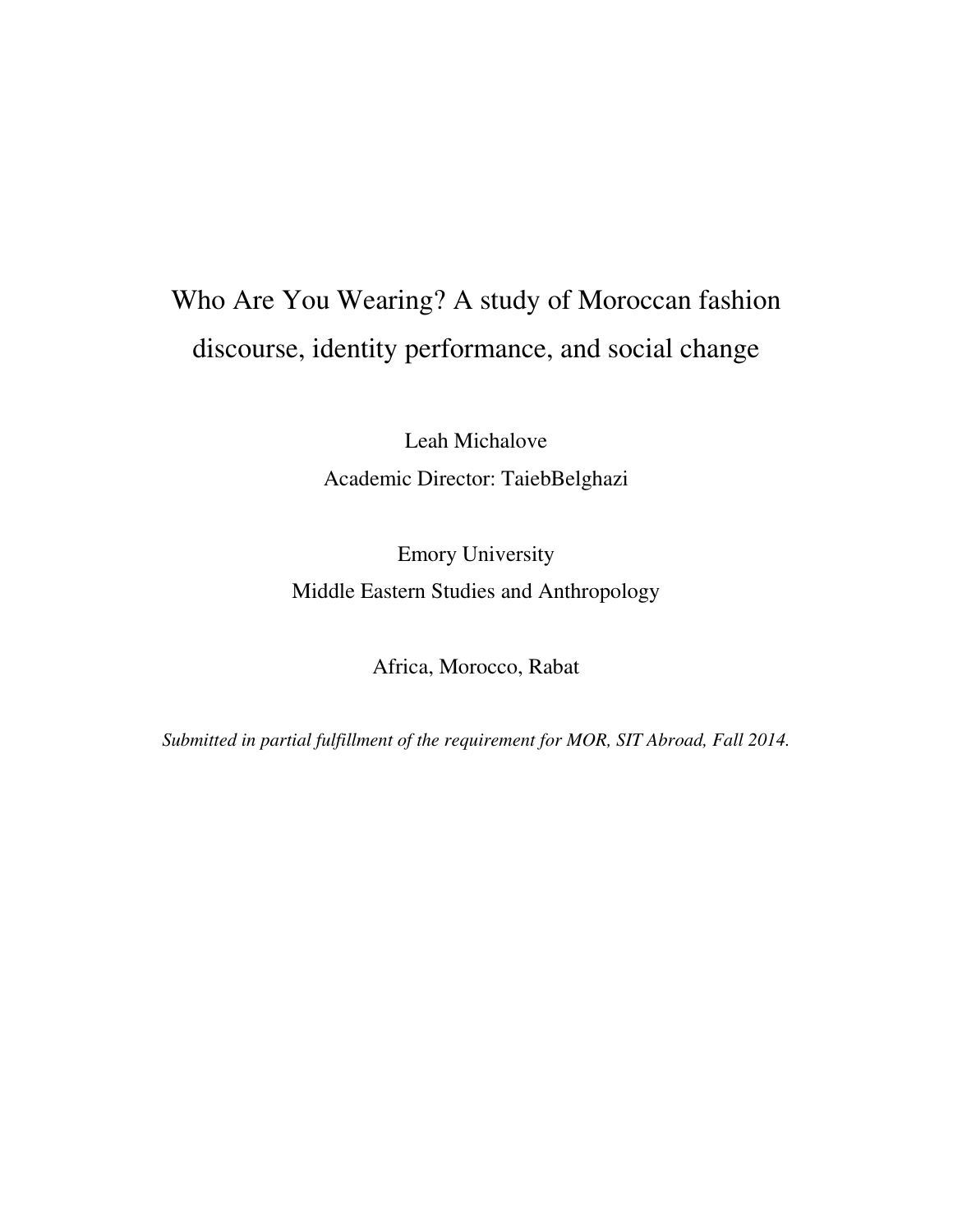#### Abstract

Clothes and their consumption become almost invisible in their very ubiquity, yet fashion acts as a sort of optical litmus test for the mood of society. Clothing can express cultural norms, serve as shorthand for social grouping, and provide a kind of corpus of visual allusion; in short, clothes and how we wear them constitute a system of signification, a visual language as dynamic, complex, and arbitrary as any spoken communication. I set out to investigate the grammar and syntax of Moroccan fashion, to explore what the diversity of observed choices meant to the people who made them and how those choices served as visual expressions of broader societal conversations. I investigated how Moroccan young people interact with their socio-political environment through fashion, and to what extent choices regarding style, textile, modesty, color, and cultural influence are politically and culturally charged. Gathered through observation and interviews, my data points to a complex discourse on modernity, nationalism, progress, political repression, globalization, feminism, and group identity politics, all played out in the sweaters and leggings so abundant on the streets of Rabat. For Moroccan youth, fashion choices reflect and reinforce social binaries: Traditional vs. Modern, Western vs. Moroccan, Liberal vs. Conservative, Young vs. Old; visual incarnations of Moroccan culture are exoticized and reorientalized as young Moroccans consume their own culture according to colonial norms and values. Moroccan fashion then constitutes a symbolic battlefield on which today's youth fight over the signs and symbols of modernity and attempt to construct an authentic individual identity free from the baggage of nation-building and the politics of social cohesion.

*Keywords: Design and Decorative Arts, Cultural Anthropology, Regional Stu: Middle East*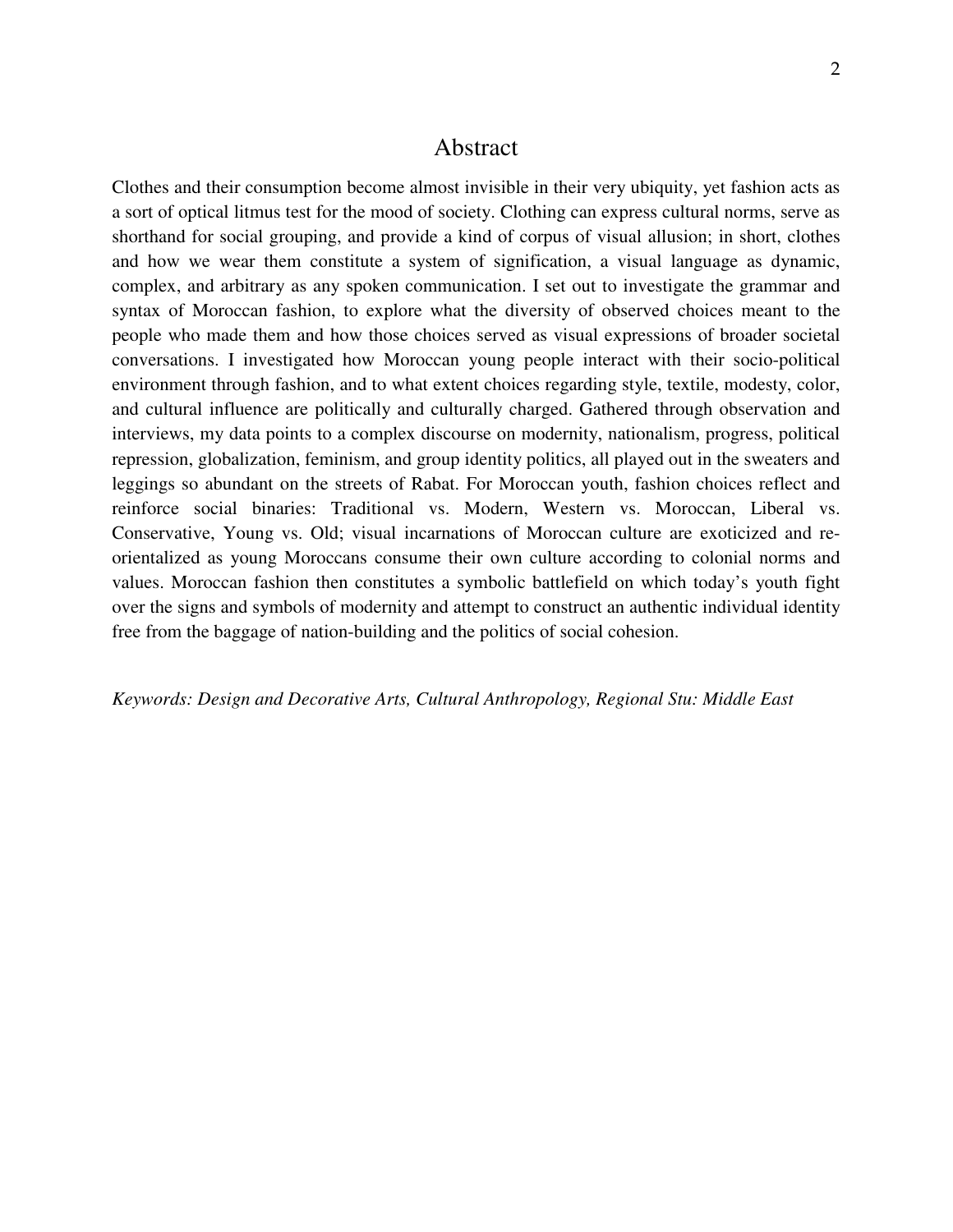#### Acknowledgements

This research would not have been possible without the kind and consistent support of a diverse cast of characters, here in Morocco and around the world. My special thanks go to TaiebBelghazi for his intractable support of my project and patience with my many moments of self-doubt. I would like to thank my advisor here in Morocco, SoumayaBelhabib for both making herself available and giving me more than enough space to try and fail on my own, as well as my advisors at Emory University, RoxaniMargariti and Rkia Cornell for giving me the full support of the MESAS department, emotionally and financially. And of course I can never thank NawalChaib sufficiently for quiet literally keeping me alive over these past four months. I wish to thank Maria Angela Jansen, whose work on fashion and modernity in Morocco provided an invaluable basis for my own research. Thank you to Alyssa Reid, Sydney France, and Micah Budway for putting up with my living room nesting habits, and thank you to Simone Prince-Eichner for talking me through both stress and celebration. Thanks are due to His Majesty King Mohammed VI for allowing me to conduct research in his beautiful country of Morocco, but most importantly I need to thank the Moroccans who made my research possible. To Khaoula, Nadia, Ahmed, Yasmine, HOV, Latifa, Hassan, Khalid, and Sara go my unending thanks; this research exists entirely because of your generosity and willingness to answer the silliest of my questions, and for that shukranb'zaaf.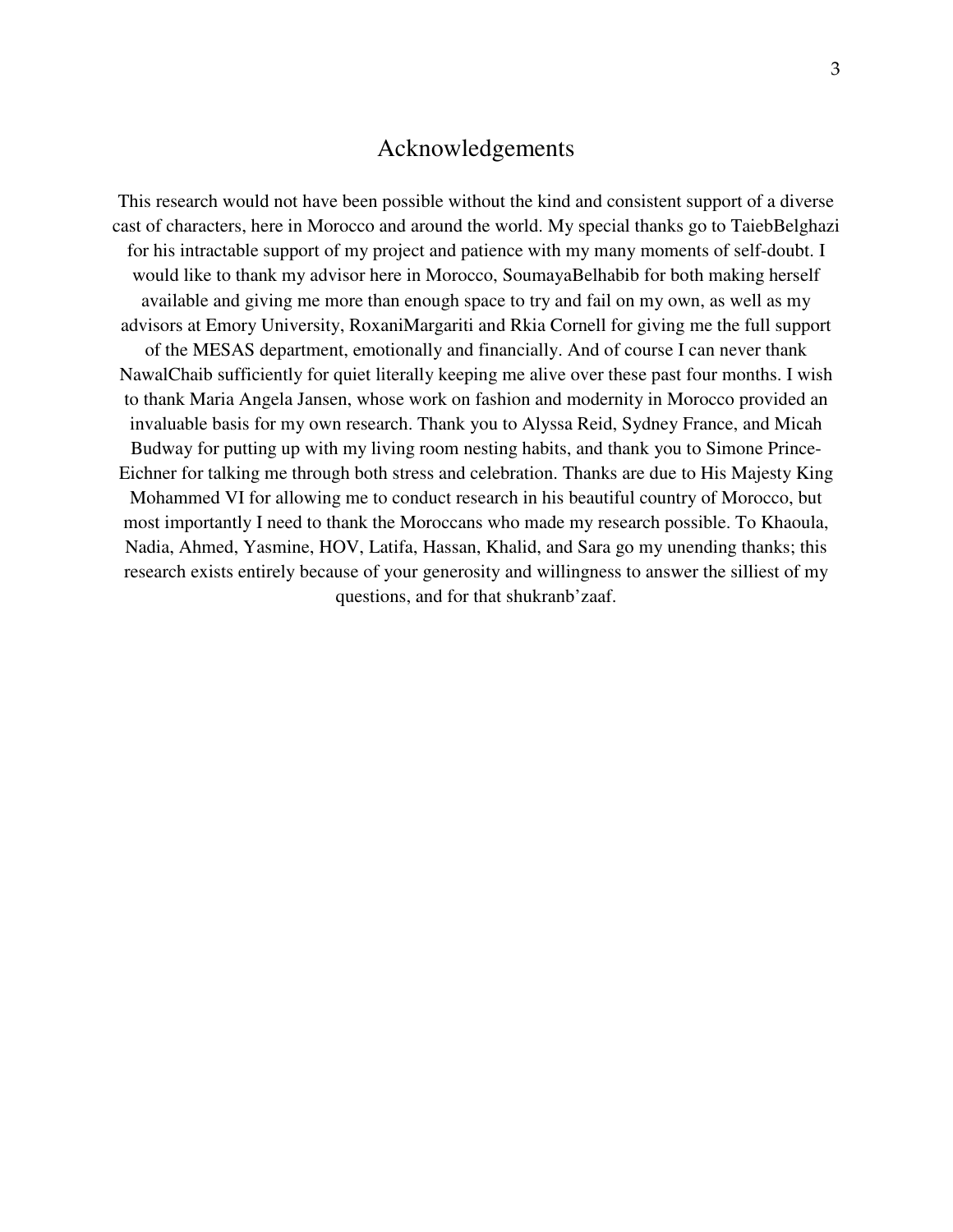# Table of Contents

| Time-Space, the Internet, and the value of "Internationalism"21 |
|-----------------------------------------------------------------|
|                                                                 |
|                                                                 |
|                                                                 |
|                                                                 |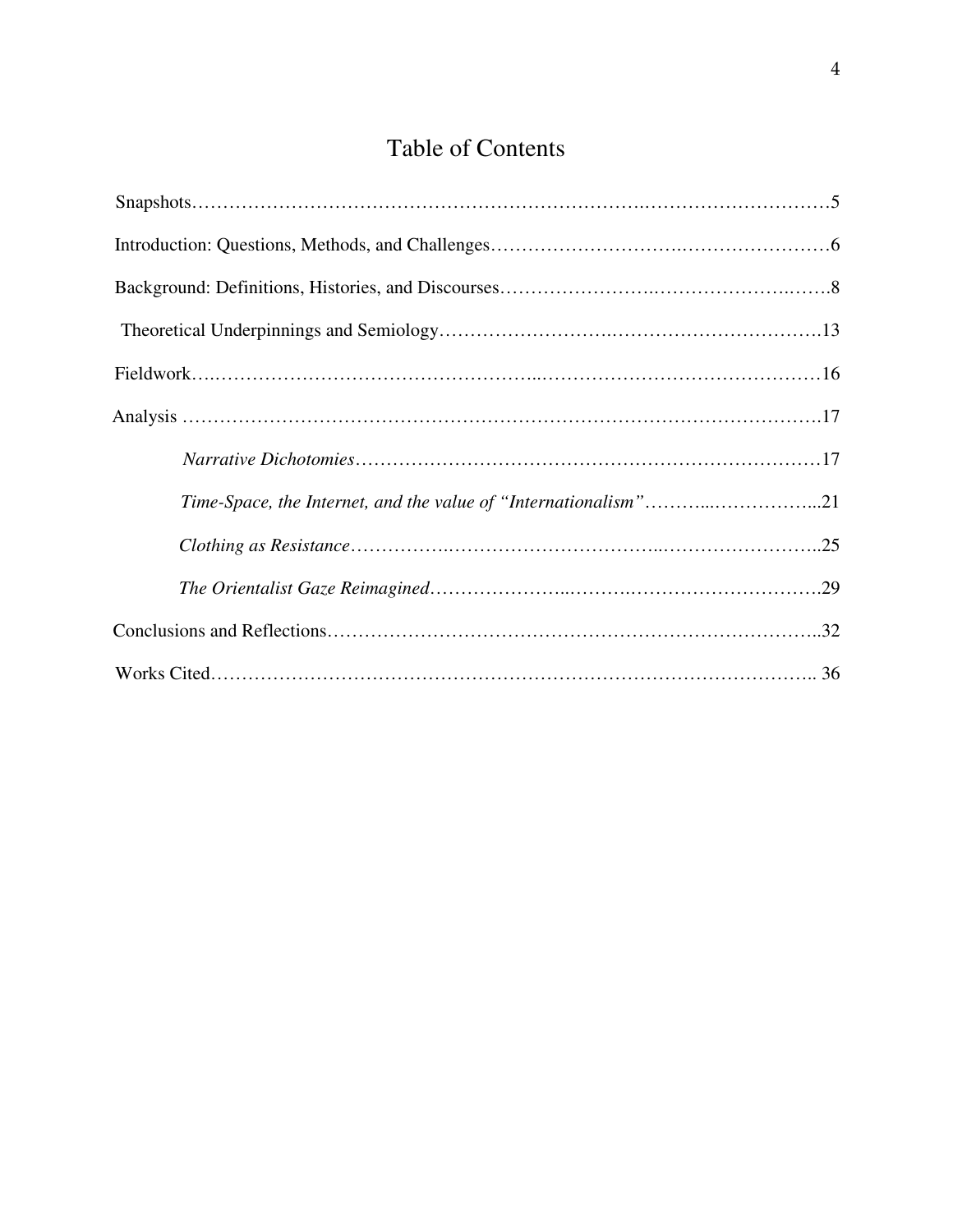#### Snapshots

I pull into the train station in Casablanca and give Yasmine a call – she answers this time, voice scratchy and distant as we navigate the English-French-Arabic dance that is talking on the phone in Morocco. Basically, she's on her way. I head into the train station and sit down, mooching off Starbuck's free wifi. After about ten minutes she arrives, and I find her sitting in a black VW outside. Climbing into cars with strangers? Why not. I jump in, and we lean and kiss in greeting. Sure enough, my phone call woke her up, and I am regaled with the story of her horrific hangover, proportional to the amazing party she was at until 5am. We zoom and weave through the crowed streets of Casa, Yasmine texting, gesturing, smoking, gesticulating, driving with her knees - I see my life flash before my eyes. We are headed for the mall, MoroccoMall, the largest in Africa. But it is Friday and we fight our way through mosque traffic and around cars parked two lanes deep in front of some of Morocco's most beautiful masjids. Yasmine bitches about the traffic, the leniency of the police on mosque-related traffic violations. We race past the ocean, grey and angry as ever, and finally come up on a towering, bulbous construction. Morocco Mall does not loom like Hassan II mosque but rather sprawls, like an aquarium or a football stadium. Like all things it seems in Casa, the scale is outrageous, and we drive from one shrine to another.

- - -

A friend needs pants and so we have ventured into Agdal on a shopping trip, four white girls in search of jeans. We meander through designer stores with French attendants and euro price tags, taking quick glances at racks of clothing we cannot afford. I see a Guess boutique, that mid-level American denim label so loved by teenage girls, so we go in. The space is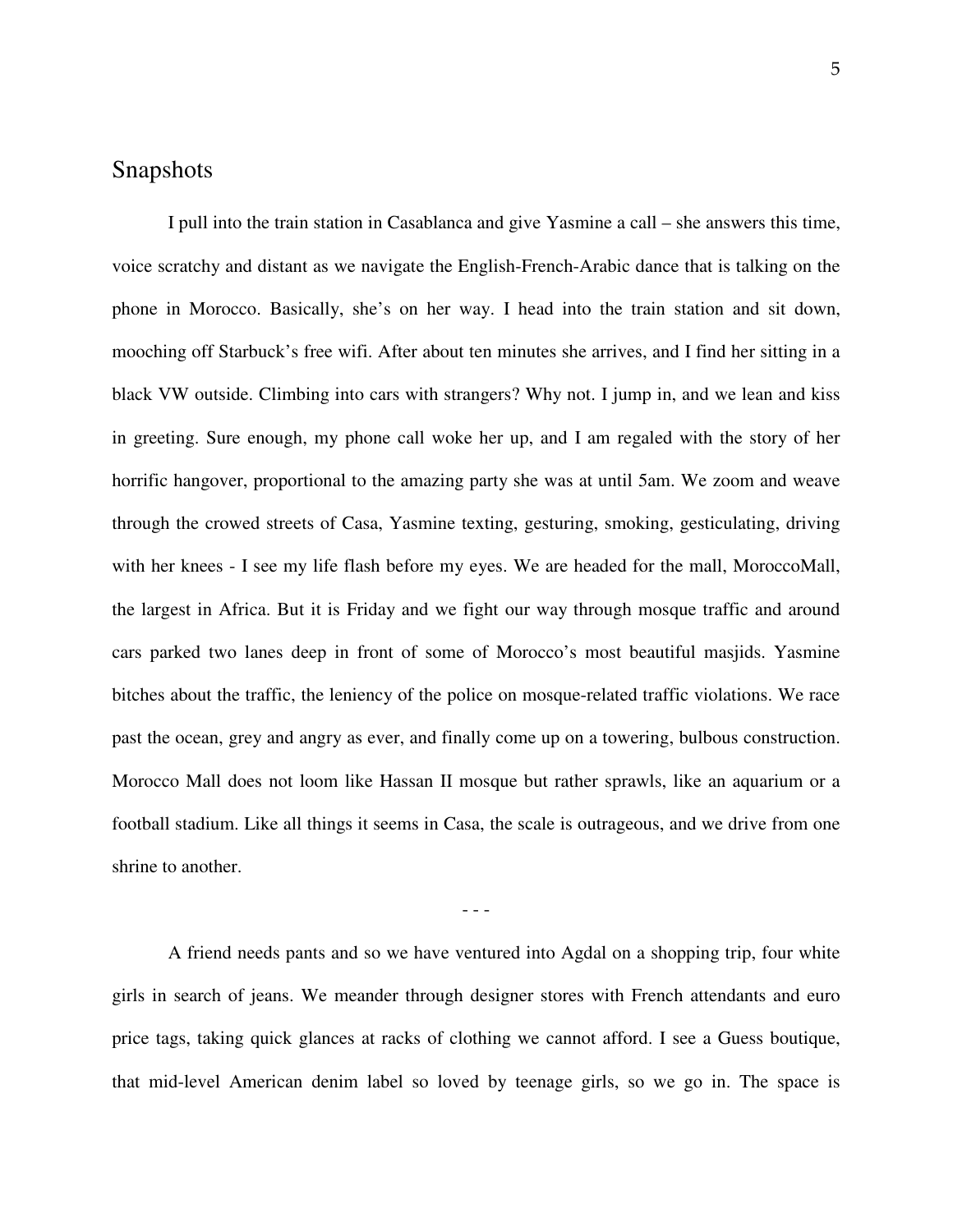arranged like Prada or Fendi, one shirt per rack, lit like fine art. The effect is more unsettling than high-end, like an outlet going out of business, or the grocery store right after a forecast of snow. We move, finding our way to a Mango, Europe's answer to Forever 21 or Zara. My friends spend what feel like hours here. The clientele are terribly international even for Agdal – Asian tourists, French expats, American students. American top 40 hits blast from hidden ceiling speakers, and the store sells boxy vintage-inspired winter coats and pleather mini skirts. Everyone except us speaks French, including the few Moroccans who come through.

---

Every day, my host mother comes home from work late, rushing into our house exhausted and winded by the stairs. On these days she wears trousers, a blouse, a cardigan, and a matching hijab – her paradigm of professionalism. It must have something to do with professionalism as the rest of her time – evenings, weekends, vacation days – are spent in djellaba. Errands are run in djellaba, parties attended in djellaba, guests received in djellaba. One evening we are invited to a family event, and my host mother smiles excitedly as she hands me her djellaba to wear. I throw it on over my clothes, standing in the only mirror in our house trying to keep it from sticking to my jeans. I catch a flash of light out of the corner of my eye – my host mom is snapping pictures of me, beaming.

# Introduction: Questions, Methods, and Challenges

Clothes and their consumption become almost invisible in their very ubiquity, yet they act as a sort of optical litmus test for the mood of society. Clothing can express cultural norms – black for mourning in the West, white in Morocco and India; it can communicate religious observance as "black hats" signify Hasidic Jews and turbans indicate Sikhism. Clothing serves as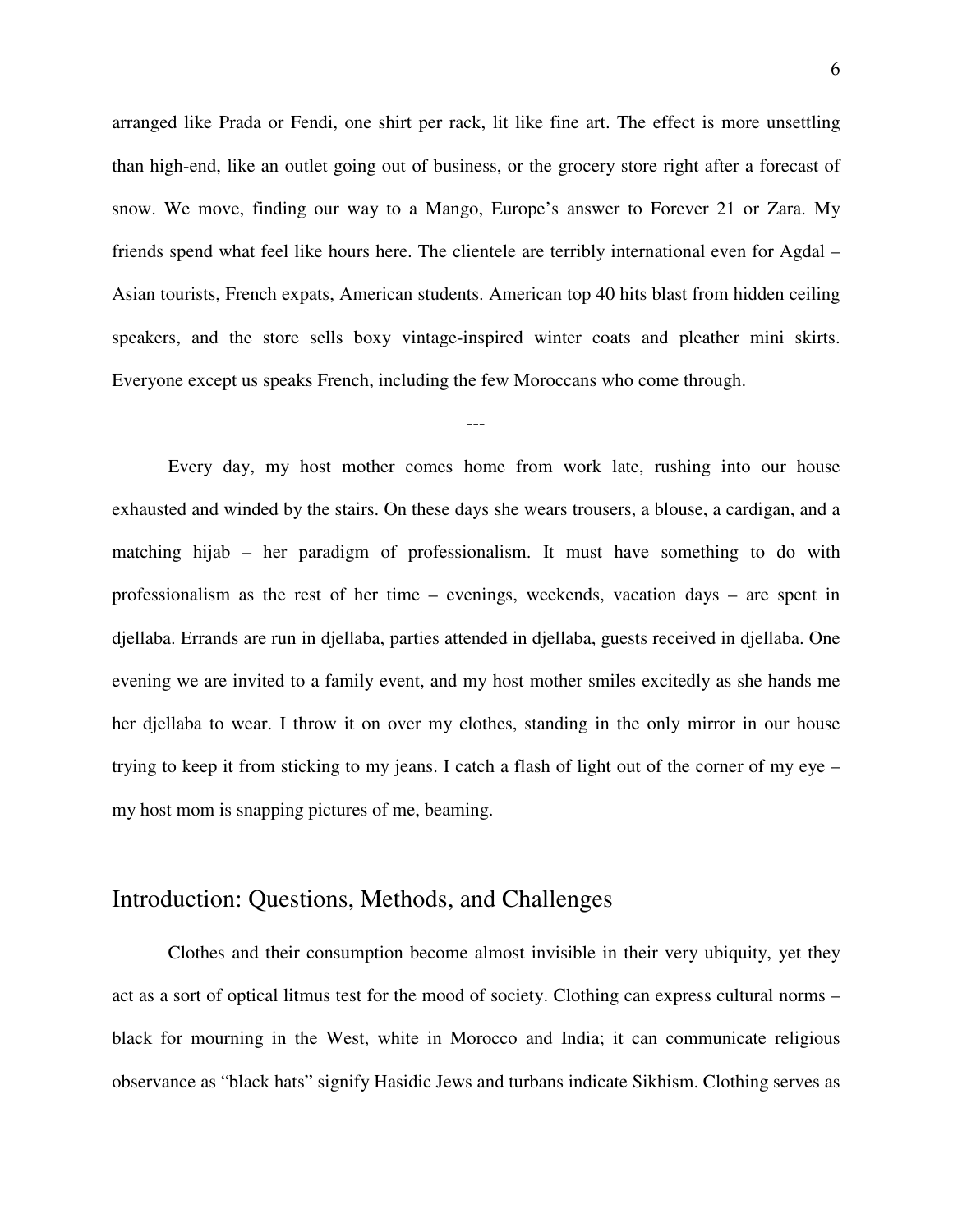shorthand for social grouping – one pair of jeans screams "hipster" while another reads "gangster," and provides a kind of corpus of visual allusion as a single back sweater suggests Kerouac, spoken word, bongo drums, cigarettes and subculture. In short, clothes and how we wear them constitute a system of signification, a visual language as dynamic, complex, and arbitrary as any spoken communication. And so just as language changes across continents, so too, I hypothesized, must the language of fashion. Upon arrival in Morocco, amid the noise and the spices and the shoving on the street, the incredible diversity of women's clothing stood out. And so I set out to investigate the grammar and syntax of Moroccan fashion, to explore what this diversity of choices mean to the women who make them and how those choices serve as visual expressions of broader societal conversations. I investigated how Moroccan young people interact with their socio-political environment through fashion, and to what extent choices regarding style, textile, modesty, color, and cultural influence are politically and culturally charged. I wanted to understand what these choices communicate to other women and to Moroccans in general, in short to decode and translate Moroccan fashion.

Of course no research plan has ever been realized without obstacles and detours, and I will admit to my fair share challenges and struggles. As an American university student in her early twenties, I somewhat instinctively chose to focus on young women of similar age and education, both for convenience and in response to my observation that these women possess the widest array of fashion choices and in many cases exhibit the greatest fashion diversity. With some Arabic and no French abilities, I was both limited to and blessed by the international camaraderie of youth and the exuberance of English language students to practice their skills. All of my interviews were conducted in English, and so reflect the opinions and experiences of those young people academically and culturally engaged with the English-speaking world.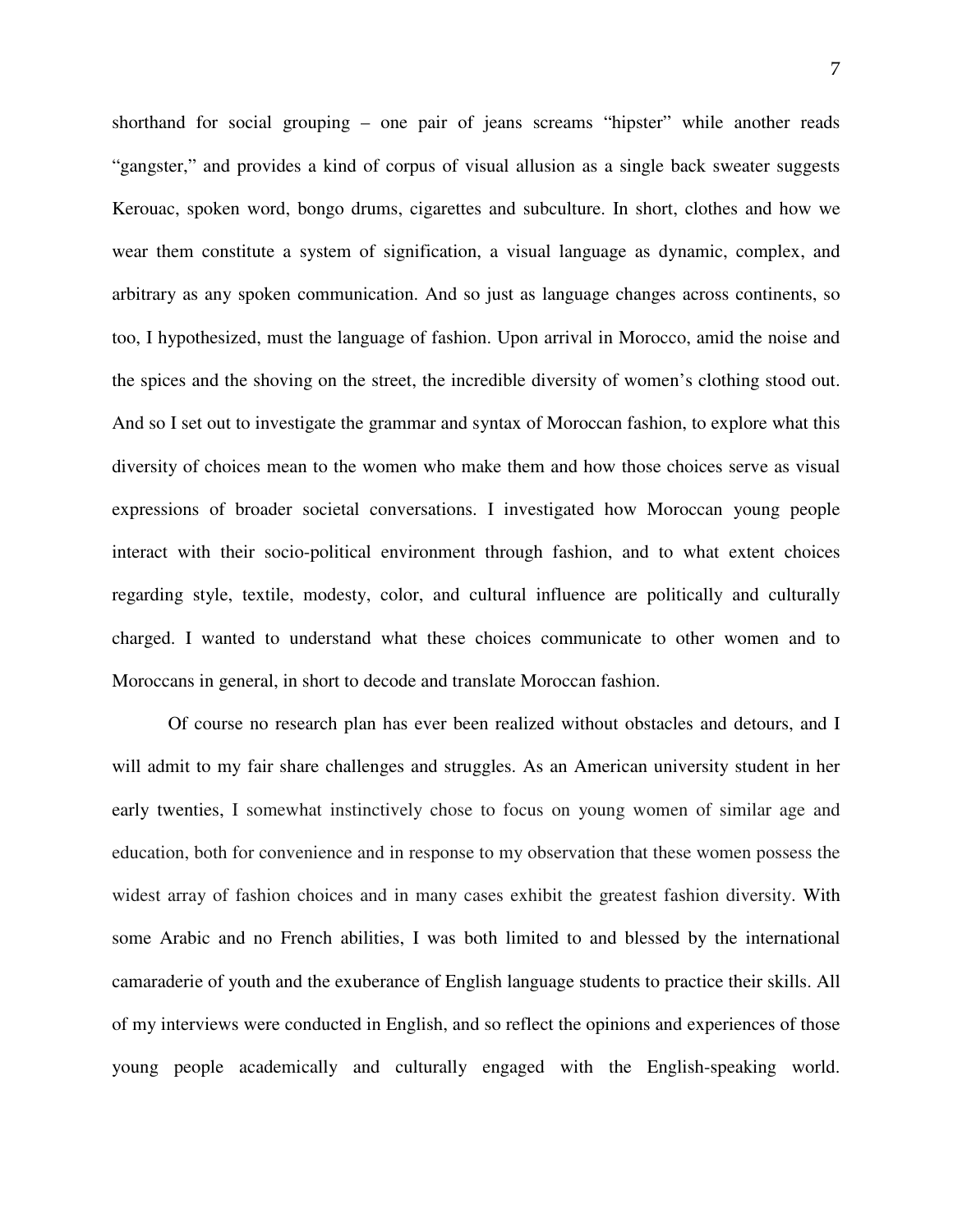Furthermore, this project like all endeavors in Morocco, never failed to remind me of my own femininity and of the weighted nature of gender relations here. More than once, a male research participant mistook my academic interest as romantic attachment, and inevitably men were more willing to volunteer to speak with me – not ideal for a study originally meant to focus on the female experience. My findings are preliminary and cursory at best, but my data points to a complex discourse on modernity, nationalism, progress, political repression, globalization, feminism, and group identity politics, all played out in the sweaters and leggings so ubiquitous on the streets of Rabat.

#### Background: Definitions, Histories, and Discourses

 First I would like to define what I mean when I use the term "fashion." In her 2009 essay *Colonialism'sClothing*, Victoria Rovine cites Jennifer Craik, and writes:

Symptomatically, the term 'fashion' is rarely used in reference to non-Western cultures. The two are defined in opposition to each other: Western dress is fashion because it changes regularly, is superficial and mundane, and projects individual identity; non-Western dress is costume because it is unchanging, encodes deep meanings, and projects group identity and membership." (p. 46)

In order to subvert the Orientalism of this frame, most contemporary scholars, among them Rovine and Angela Jansen, pointedly refer to the clothing of the third world as fashion, thereby giving it the same dynamic, ephemeral, and modern characteristics associated with European Couture. In fact the history of denying street clothes and particularly Moroccan street clothes the designation of "fashion" is fraught with questions of symbolic violence. As Rovine asserts "Who has, and who does not have fashion is politically determined, a function of power relations." (p. 46). So as to reject this colonial framing of dress as culturally bounded and static and to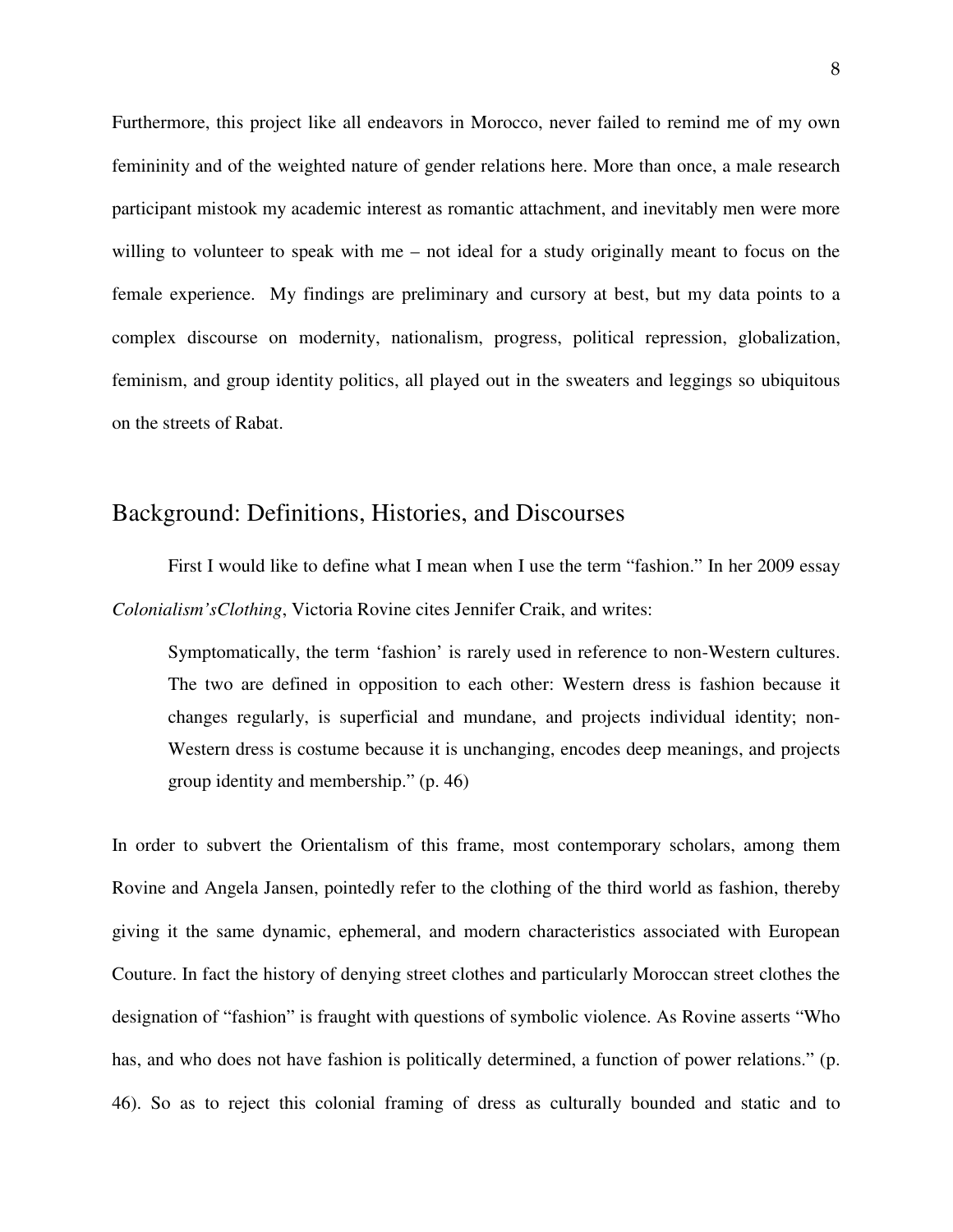emphasize the individuation processes both evident in and essential to Moroccan clothing choices, I will use the term "fashion" rather than "style of dress" or "costume." Furthermore, I use the term in its broadest sense to encompass all clothing choices, not only what one could deem "high fashion."

 Fashion in Morocco then manifests as the result of a complicated colonial history and specific political environment, coupled with international trends in globalized consumption and political Islam. The colonial enterprise itself organized the world into the "traditional," that is non-European, and the "modern." This binary formed an essential piece in colonial ideology, crafting a narrative in which the culture and society of the colonized was eternal, unchanging, and outside the timeline of European progress. It is from this narrative words like "costume" take on their derisive quality; as "in a parallel to the much-discussed division between 'art' and 'artifact'— the latter term describing African and other non-Western visual expressions before their influence on the work of Western artists validated them as 'art'—fashion serves as a measure of cultural attainment" (Rovine 2009, p. 46). Meanwhile, while the French were constructing Moroccan fashion as culturally irrelevant, they were happy to appropriate Moroccan shapes and patterns for French consumption. The "ethnic look" heavily influenced the Art Deco style of the early twentieth century as designers looked towards the Orient, and particularly North Africa, for inspiration. Rovine cites the example of the French designer Paul Poiret, who in 1920 created a woman's dress closely based on the akhnif, a style of man's cloak from the High Atlas region. "By shifting the garment's gender associations, from male cloak to female dress," she argues, "Poiret distinguished the garment from its African origins in order to make it his own. Rovine insists that Poiret's design cannot be separated from the power relations at work between colonizer and colonized; "transforming a male African garment into a female Western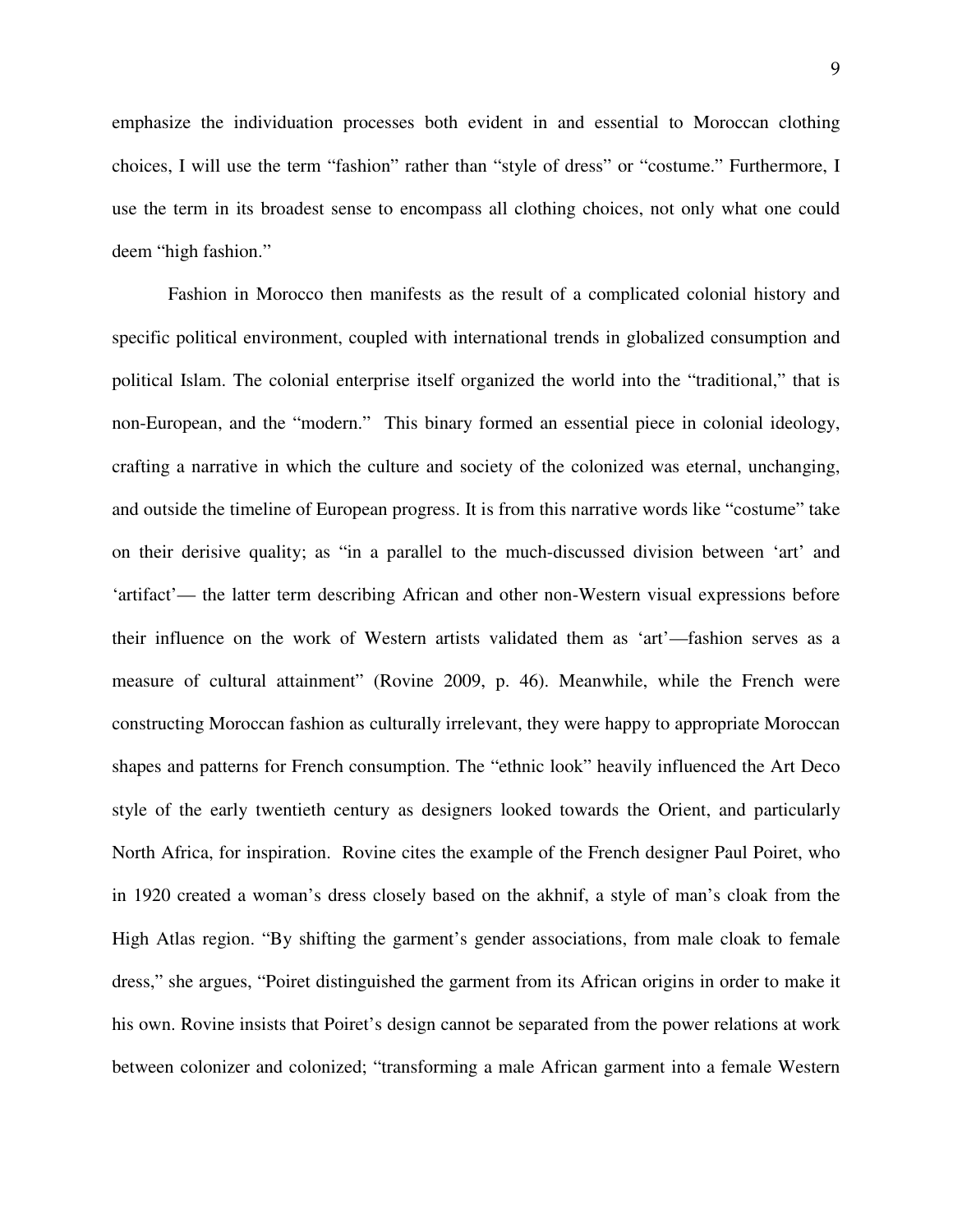one reverberates with the Orientalist discourse of the day, one element of which was a feminization of African culture" (Rovine 2009, p. 56-57).

 And so as the French appropriated and monetized "traditional" Moroccan fashion, those Moroccans with means eagerly adopted the dress and manners of the colonizers. By the 1950s, the Moroccan bourgeoisie had enthusiastically embraced French style for daily and professional life, keeping the Moroccan djellaba and caftan for religious or ceremonial occasions. As Angela Jansen states in her 2012 lecture titled *Casablanca: Past, Present, and Future as Fashion Capital,* "Moroccan dress was simply not adapted to an active cosmopolitan life. Numerous layers of heavy velvet and brocade fabrics, decorated with weighty metallic thread, in combination with large brocade belts and wide cuts, literally limited women in their movement" (Jansen 2012, p. 2). The Moroccan elite, like their peers across the colonized world, took on the clothes of occupation, forcefully and visually associating wealth, social mobility, and taste with Europe. The Moroccan middle classes would proceed to emulate the wealthy, and European dress came to signify class, worldliness, and even education. Of course this narrative would not go unchallenged in the decades following independence as Moroccan artists and intellectuals strove for a more "Moroccan" mode of modernity. Jansen cites this discourse as the impetus for the creation of modern Moroccan fashion magazines, claiming "They made it their primary goal to propose an alternative to a 'European type of modernity' by creating a 'Moroccan type of modernity' and they used Moroccan urban dress to illustrate this" (Jansen 2012, p. 5).In her later lecture titled "*The Moroccan Fashion Media andthe Construction of a Moroccan Type of Modernity,*" Jansen quotes a personal interview with Aisha ZaimSakhri, former editor in chief of the Moroccan magazine Femmes du Maroc. Sakhri explains "Especially in the early years of the magazine the idea persisted that everything that was modern was coming from Europe. In order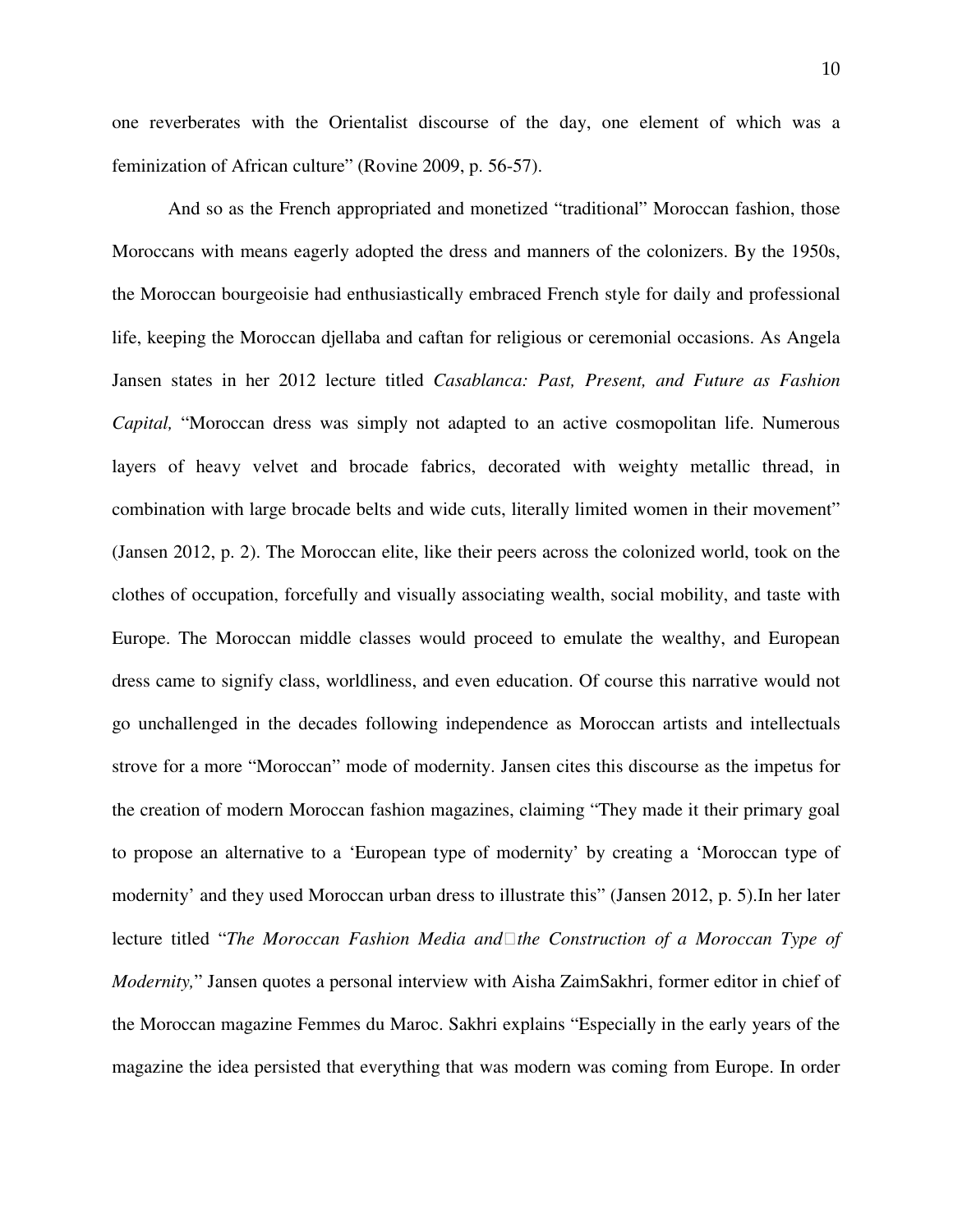to stay true to one's Moroccan identity, women thought they had to stay traditional. We wanted to break with this idea by showing our readers that modernity can come from within and that what is considered traditional today, might have been modern fifty years ago" (Jansen 2013, p. 2). Her final point resonates as one considers the history of the Djellaba, the garment that now signifies traditional Moroccan femininity but was once exclusively menswear.

 As Morocco and Moroccan fashion moved into the twenty first century, the modernity discourse of the post-colonial era endured, only to fracture in the face of generational gaps and an increasingly globalized, internet-basedfashion conversation. From the colonial era onward, Moroccan fashion focused on the intersections of "traditional" and "modern" and designers sought ways to modernize the traditional or traditionalize the modern, in other words to engage and build on Moroccan visual heritage. But by the twenty-first century, Moroccan designers seemed fed-up with the constraints of the traditional-modern dialectic, and rejected the exoticizing frame that expected them to be inspired exclusively by "traditional" Moroccan forms. Jansen argues "this new generation wants to break with this 'colonial heritage' where non-Western art needs to be 'exotic.' They want to express themselves 'freely,' which does not mean that they are looking to deny their cultural heritage or their Moroccan identity, but to interpret and materialize it as they see fit" (Jansen 2012, p. 6). This choice resulted in a design aesthetic far less bounded by a commitment to "Moroccaness," and more engaged with the international fashion conversation. This trend in Moroccan fashion mirrors a much broader global trend as traditional attachments to nations and nationalism fade in the face of transnational affiliations. Fashion and youth can certainly be thought of as one of these burgeoning international networks, fostered and united by the internet and social media sites like Pinterest, Lookbook, Facebook, and Youtube. At the same, with the explosion of international manufacturing though the end of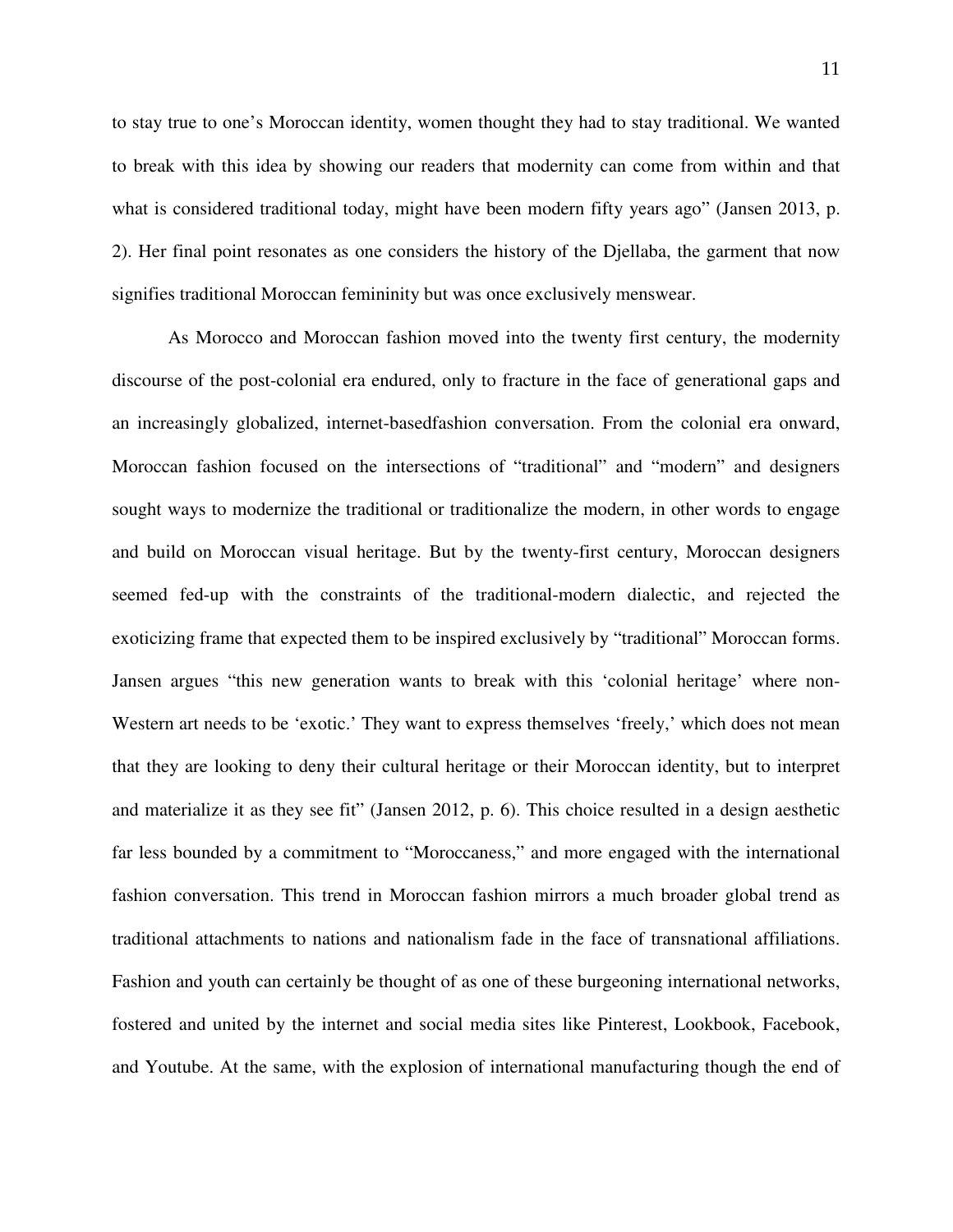the  $20<sup>th</sup>$  and into the  $21<sup>st</sup>$  century, cheap European-style clothing has become both accessible and ubiquitous even in the most remote corners of the country, in effect democratizing fashion in Morocco. And in 2011, the largest shopping mall on the continent, *MoroccoMall*, opened in Casablanca. The mall, with a total surface of 250,000 square meters and over 600 foreign brands stands as a monument to the successes of international business and the popularity of European brands to Moroccan consumers. It is however important to note that "it is estimated that only  $10\%$ of the Moroccan population can actually afford to shop in these stores" (Jansen 2012, p. 5).

 Finally, in contrast to the progression of European fashion in the Moroccan context, or perhaps in response to it, the past couple decades have seen the rise of so-called Islamic fashion and an explosion in the numbers of young women adopting the veil. In her most recent book, *The Quiet Revolution: The Veil's Resurgence from the Middle East to America*, Leila Ahmed argues the increased popularity of the veil, and of a very specific and entirely modern style of hijab,reflects an international reaction to the increased hegemony of American culture and suggests more an anti-imperial zeitgeist than a fundamentalist resurgence (Ahmed 2012). She identifies specific historical moments, particularly the Iranian Revolution, as rallying moments that spurred not only the creation of what AsefBayat labels Islamism, but also broad cultural engagement with transnational Islam as a modern phenomenon. Her analysis reinforces the narrative in which hijab does not gauge personal piety but rather reflects international trends surrounding women's engagement with Islam, the increasing cultural hegemony of the Saudis and Wahabi-Salafism, and popular resistance to the image of Islam propagated by the West. The explosion of non-traditional veiling in Morocco, as observed personally and anecdotally, behaves like any other modern fashion trend while drawing on a philosophy of moderate Islamism by which Islam offers a viable alternative to the values, development strategies, culture and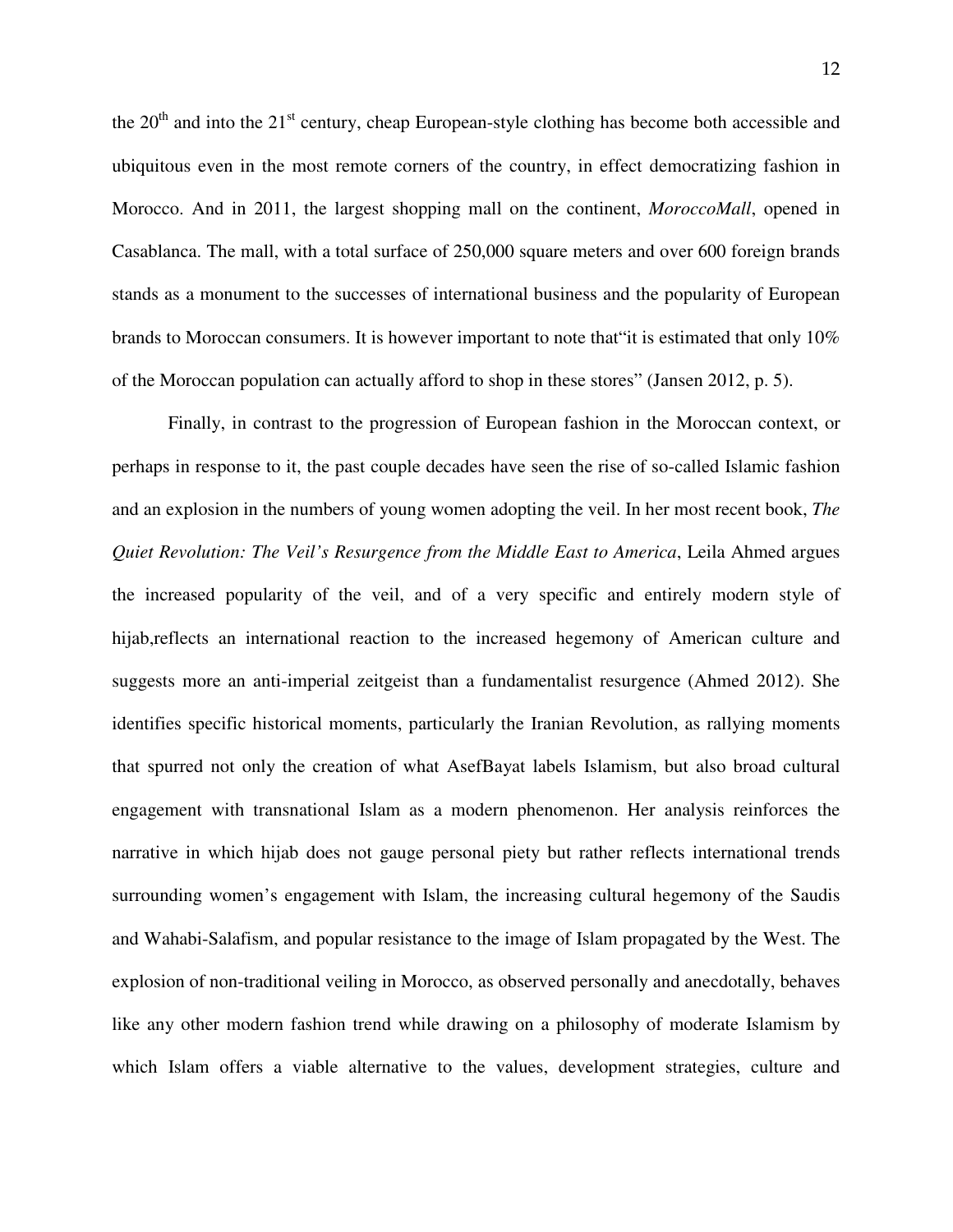products of the Christian West. Noor Al-Qasimi, in her 2010 piece titled *Immodest Modesty: Accommodating Dissent and the 'Abaya-as-Fashion in the Arab Gulf States* ties modern displays of "Islamic Modesty" to nation building and identity politics. She writes "the preservation of 'the self identity of national culture' is posited in relation to a threat posed by the rapid pursuit of modernization in the Arab Gulf and the increasingly disproportionate ratio between national and expatriate communities" (Al-Qasimi 2010, p. 49). While her analysis focuses on the Gulf, a similar frame can be applied to the rhetoric of Djellaba and hijab in Morocco, as "national [women's] dress is rendered the visible signifier of the nation's 'true identity' in the face of its relationship with the 'modern material world'" (Al-Qasimiciting Chatterjee, 2010, p. 50). In effect, the classical trope of woman-as-culture-bearer endures but with the added stakes of globalization as a westernizing force. Al-Qasimi's analysis extends to the "fashionizing" of modest clothing, a process evident in both the development of the 'abaya, djellaba, and veiling in general. Many young Moroccan women wear the headscarf, but pair it with leggings and fashionable blouses, while the modern incarnation of the djellaba is often fitted and highly decorative. As Qasimi points out, "modesty is displaced, whereas the symbolism of the veil—the visual signifier of modesty—continues to be upheld" (p. 63). In this way, women's adoption of religiously modest clothing constitutes not a bowing to fundamentalist patriarchy but rather a subversion of that authority and perhaps a reappropriation of feminine religious expression.

# Theoretical Underpinnings and Semiology

 Much of the theory underlying this paper and my research in general comes from structuralism and poststructuralist philosophy, particularly Roland Barthes' work on fashion and myth. From Barthes and his colleagues I will borrow the vocabulary of signification, examining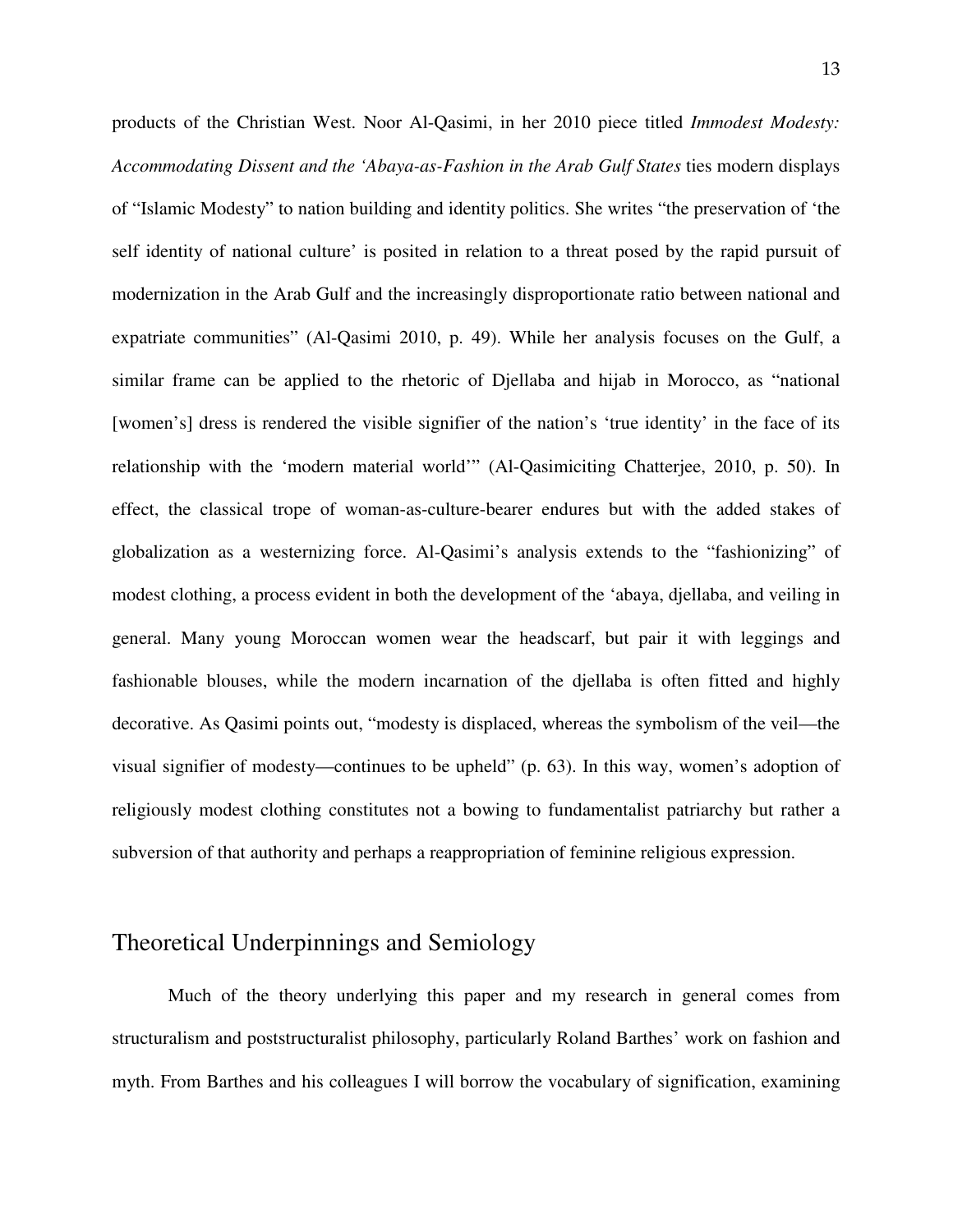how clothing itself functions as signifier for a culturally specific collection of signifieds. In his essay *Blue is in Fashion This Year: A Note on Research into Signifying Units in Fashion Clothing,*originally published in 1960 but cited here in the 2004 edition,Barthes outlines a framework for analyzing fashion the way Ferdinand Saussure structurally analyzed language. Barthes identifies the "morphemes" of fashion, which he calls "vesteme," including material, colour, motif, detail, and physicality. Like the smallest elements of signification in language, signs – those units comprised of a single signified and signifier - in fashion are natural, essential, and arbitrary. When speaking of the ways in which fashion magazines demonstrate this kind of signification, Barthes explains "Sometimes the rhetoric presents the signifieds (fashionability, slinkiness, springtime) as qualities inherent to the forms it proposes, suggesting that there is a kind of physical causality between fashion and the colour blue, between the accessory and spring" (p. 38). In this construct, short baggy jeans naturally, obviously, and indisputably signify "gangster," and a string of pearls naturally, obviously, and indisputably signifies class and sophistication. These designations are of course arbitrary – nothing about the chemical makeup of pearls irrevocably thinks them to wealth and bourgeois consumption. And as these links of signification are arbitrary, they are also variable. A signifier can posses one signified in one system and an entirely different signified in another; for example, in the United States, we "will be led to think that red is the natural, essential, eternal colour for stop "(Barthes 1960, p.46), but there is no reason why red could not signify "go" or "slow down" say in France or in Morocco. This philosophy of semiology yields a particularly useful framework for looking at fashion in Morocco, where many of the signifiers match those in the United States – t-shirts, jeans, boots, sweaters, scarves, dresses – while the context of signification yields radically different signifieds.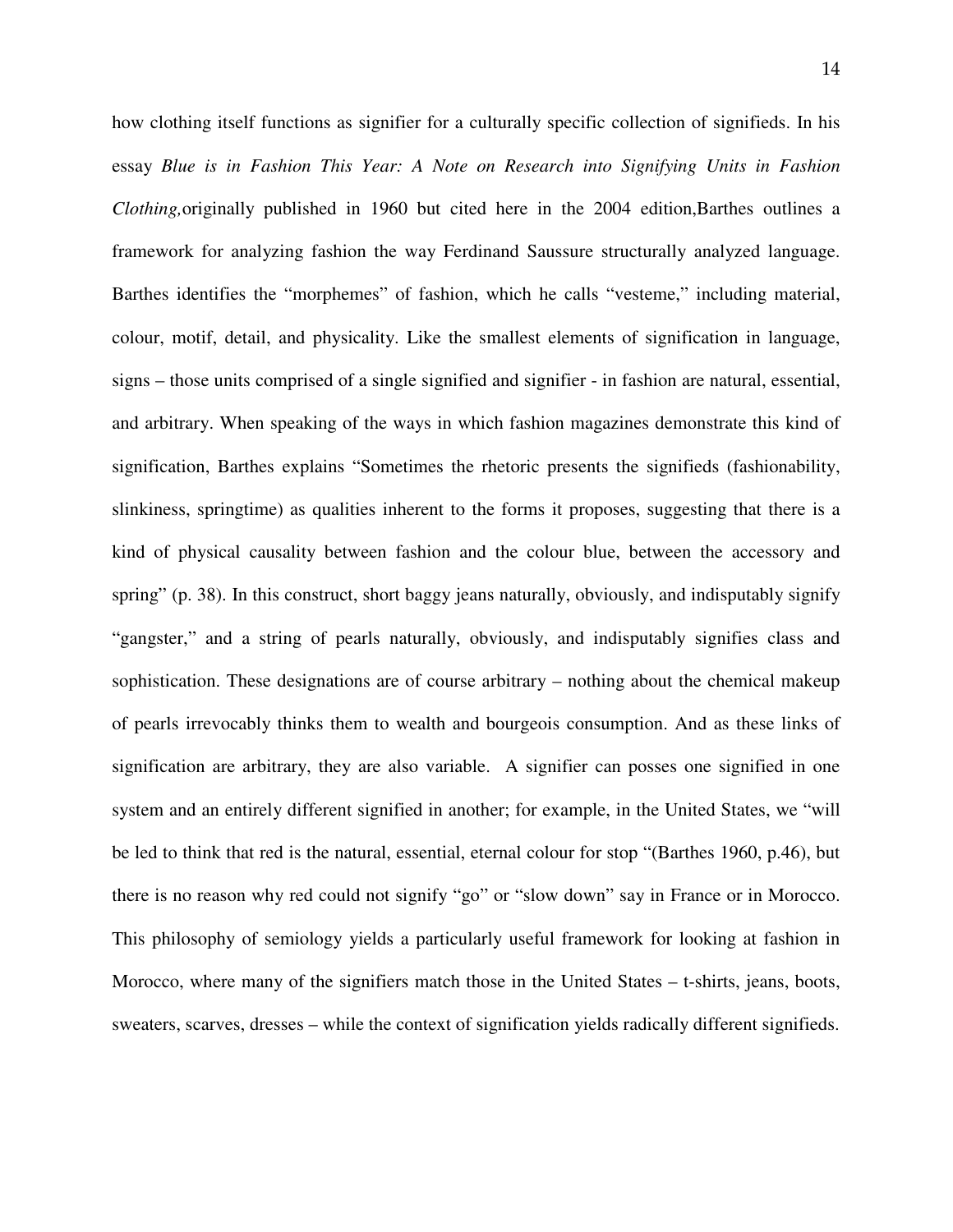Barthes' essays as collected in *The Language of Fashion* describe what would later be called "first order signification," that is a closed system made up of only one layer of signs. The theorist also explored the functioning of a second order of signification, myth, and his work in *Mythologies* lends particularly interesting methods to my analysis of fashion as visual discourse. Myth functions as a second level of meaning, made up of sign, signifier and signified. Myth's signifier already exists as a sign, which already possesses a previous signifier and signified. For example, the sign "tree" is made up of the linguistic signifier "T-R-E-E" and the essence "tree." In myth, that same sign "tree" itself becomes a signifier, signifying growth, maturity, life or even gallows, winter, and death. This second sign is myth, and Barthes' construction of multi-order signification opens the gates of poststructuralism and the construction of signification as fluid and infinitely layered. Barthes insists the peculiarity of myth is its absolute assertion of authority; myth does not suggest a perspective on truth, but rather presents a comfortable, natural, and incontestable reality. He insists "the *meaning* is already complete, it postulates a kind of knowledge, a past, a memory, a comparative order of facts, ideas, and decisions" (Barthes 2012, p. 226-227). Barthes describes the reality created by Myth as "depoliticized;" it stands devoid of controversy and nuance and represents a kind of ahistoricity, in other words "myth is a *value*; truth is no guarantee for it" (Barthes 2012, p. 233). Fashion, like all art, simultaneously reflects and creates the myths of the collective imagination, and so to understand fashion one must examine the myths at play and ask which reality fashion engages with: the mythical or the real (if there is such a thing). Morocco, Africa, Andalucía, the West, America, Europe – all these are both real and mythic spaces, and the fashion that invokes them does so mythically more often than not. Barthes touches on this kind "Othering" national myth, remarking "China is one thing, the idea a French petit bourgeois could have of it…is another: for this peculiar mix of bells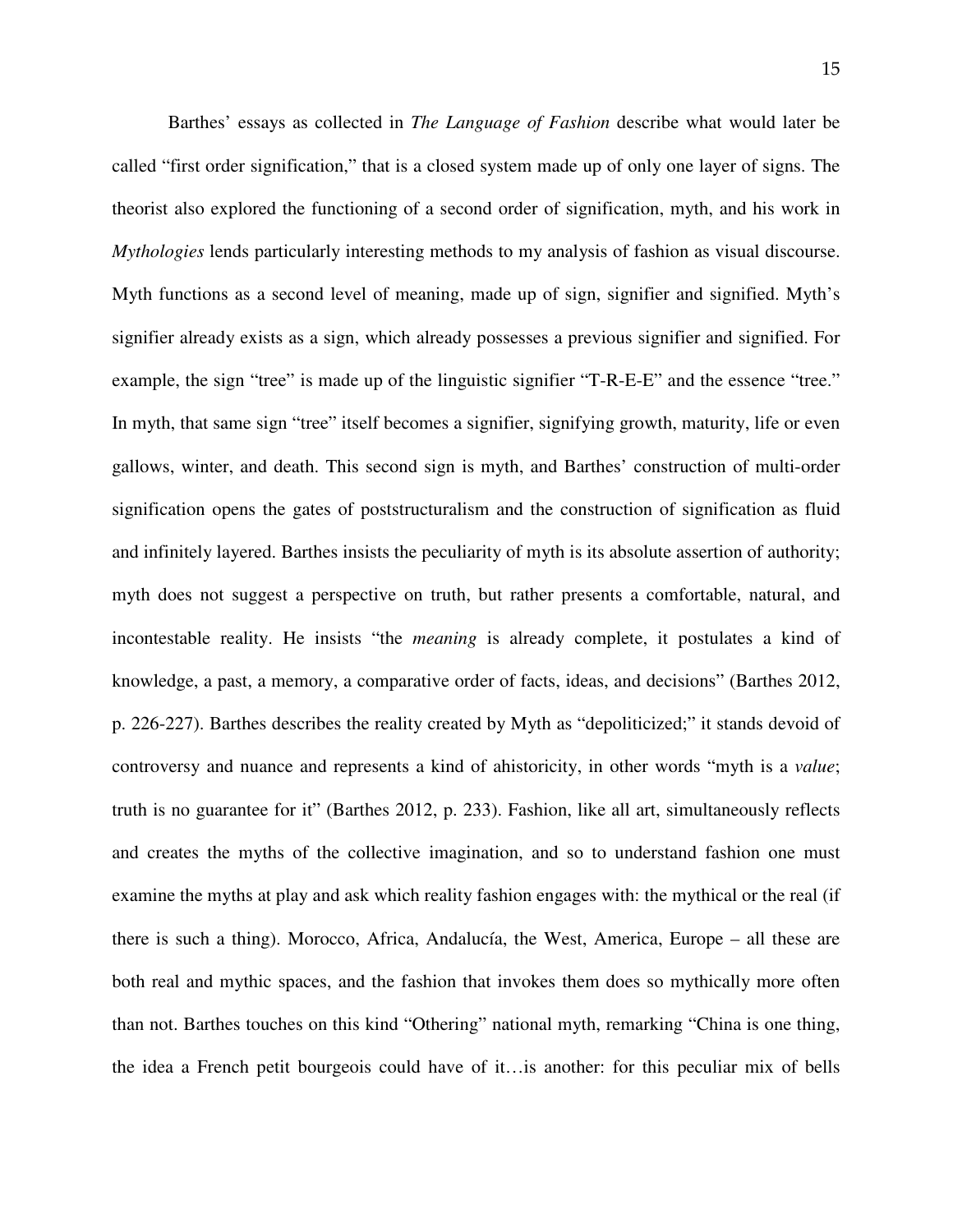rickshaws and opium dens, no other word possible [sic] but *Siniess*" (2012, p. 230). In parallel, one can speak of a sort of Occidentalist Myth, one that manifests repeatedly and aggressively in Moroccan fashion discourse. Barthes theories of signification, single and multi-order, then lend a useful lens for examining the elements contained and the narratives at stake in Moroccan fashion.

#### Fieldwork

I sit quietly in a café on Avenue de France, sipping a coffee and watching pedestrians stream past. I feel vaguely like the men who sit in the same cafes and watch me walk by with a little too much attention; participant-observation always feels a little voyeuristic. I power through. The day is cool but not yet chilly, and the sun shines with a distinctly autumnal force. Women walk past me dressed in every style imaginable. Older women in sharp business suits hurry by, clipping along in designer heels. A few younger women stroll by, draped and wrapped in outrageously colorful veils made of long bolts of floral prints and neon patterns – some are sub-Saharan African, but most have distinctly Moroccan features. There are a few women in niqab, of indiscernible age for obvious reasons, who tend to hurry by as if off to an appointment scheduled for five minutes prior. Middle-aged women in djellaba amble past my fellow coffee drinkers and me, usually trailing just behind a gaggle of chatting teenage girls – daughters, nieces, and neighbors maybe. The girls wear what research participant after research participant will describe as something akin to the female Moroccan uniform: skinny jeans, usually in a medium to dark wash, ballet flats or high ankle/mid-calf boots, cute blouse in a dark color, frequently black, or a sweater. Roughly three in four wear hijab, though the draping of each headscarf varies from the very Moroccan tied-around-the-neck-under-the-ear method, to the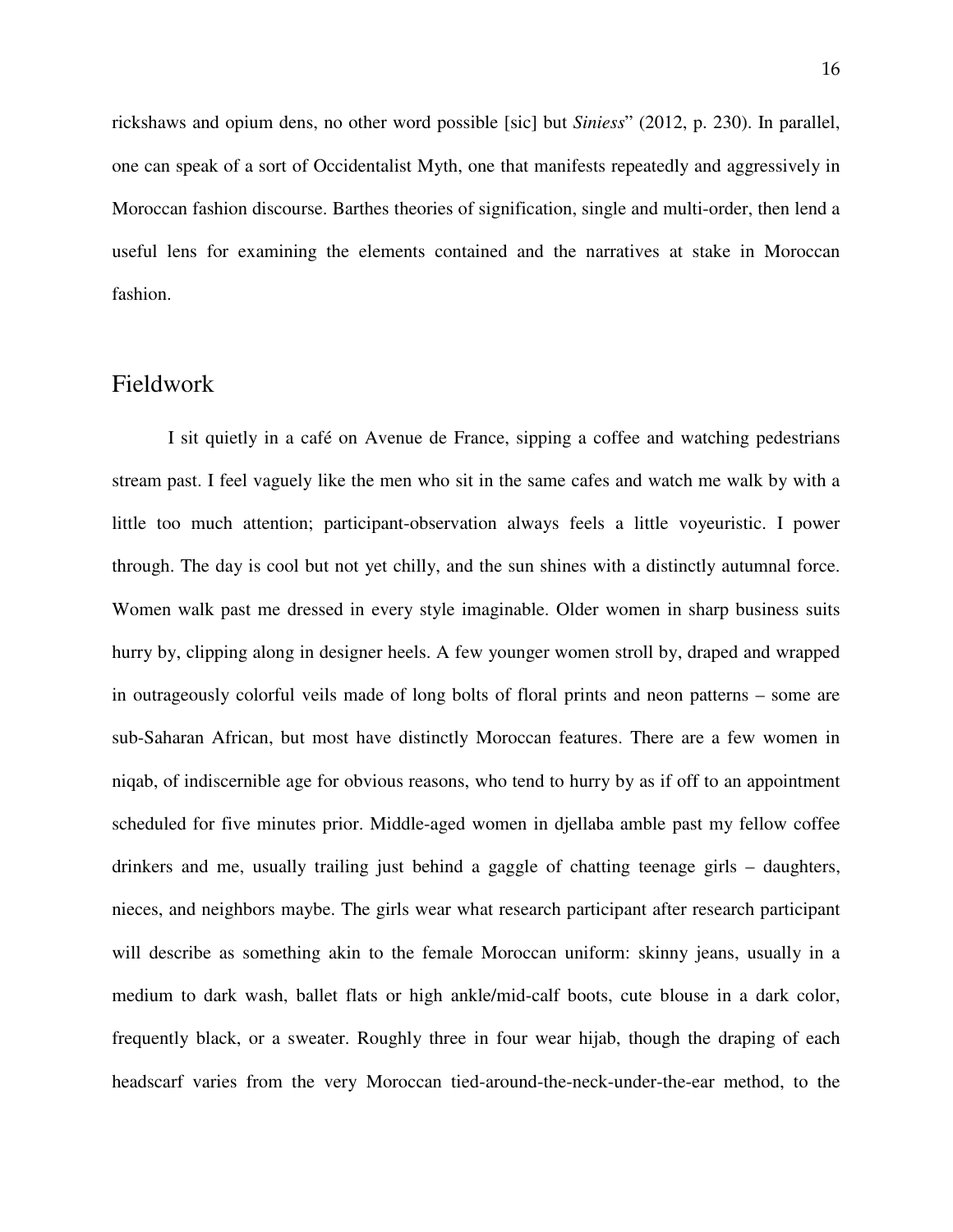voluminous, stylishly-messy wrapped-around-the-head-and-under-the-chin look. The scarves always match the outfit and rarely determine each woman's style so much as accent it. These women, in their veils and djellaba and occasional tank top, co-exist in a kind of fashion ecosystem – the system self-regulates and strives for a kind of elusive social equilibrium. Fashion acts as the visual plane of the shifts and conflicts that pull on Moroccan society – debates surrounding language, religious expression, feminism, individuation, and free speech surface in the clothing choices made by Morocco's youth. The sweaters, jeans, boots, and tank tops then act as moments of resistance, of political engagement, and of subversive expression as Moroccans make visual statements on the value of communal homogeneity, nationalism, and gender roles.

The following data constitutes a collection of observations, interviews, and primary text sources gathered during my time in Rabat. Most names have been changed, though a couple of my participants asked that their names be included; all interviewees were between the ages of 20 and 25, native to Morocco, and university educated. All interviews were conducted in English in mid to late November of 2014, and were digitally recorded with participant permission. All quotes within quotation marks come verbatim from my transcripts of those recordings, without editing or translation.

#### Narrative Dichotomies

There are few things Anthropology loves more than binary structures. East vs. west, feminine vs. masculine, modern vs. traditional, individual vs. collective – one can almost imagine Boas and Malinowski standing at the edge of social science, raising a staff, and splitting the human experience like the Red Sea. And while anthropologist-imposed dichotomies hold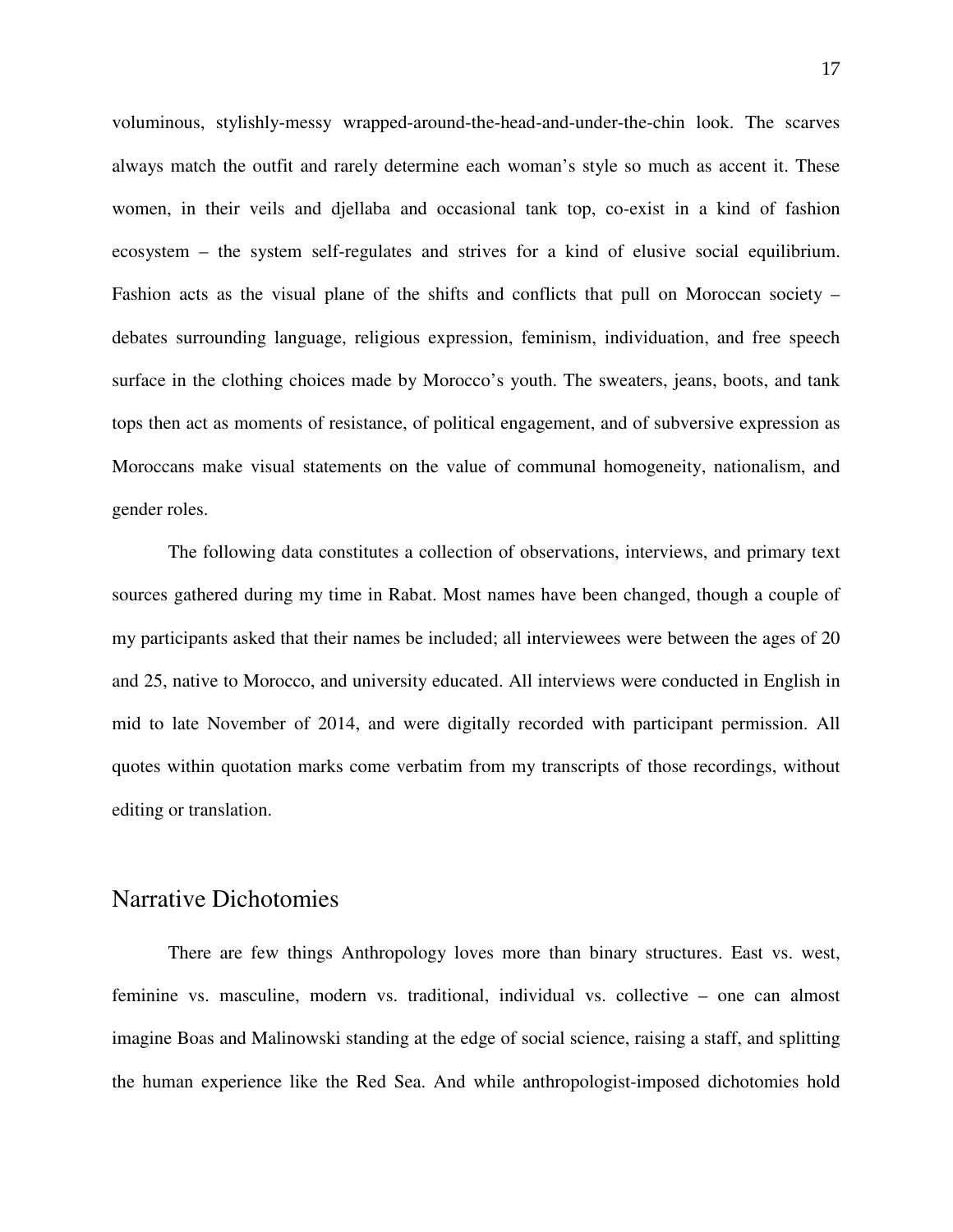little academic standing in this day and age, I find the same binaries embedded in the social imaginations of my participants, who faithfully and without prompting reproduce an ideology that segments the world into the most classical of oppositions.

Khaoula and I sit talking on a curb behind her university, adjacent to a vacant lot-parking area, which quickly fills up with students who sit and chat, or stand and smoke. Young Moroccan men dressed in hipster-tastic flannel lean languidly against parked cars, smoking white cigarettes while their friends joke and laugh in a mixture of English, French, and Darija. Just next to me, a girl and two guys (who declined interviews) hang out and riff on one girl's boyfriend problems. She is dressed in skinny jeans, and a beautiful motorcycle jacket – tailored and detailed in black leather with puffy, checked detailing. The boys wear similar skinny jeans, fashionable boots, band T-shirts. Youth oozes into the air, and I am warmed by its loud, cheerful, pot-scented energy (Field notes 20.11.14). Khaoula and I get down to business, or at least the elusive anthropological business of productive hanging out, and I ask about her outfit. She wears jeans, ankle boots with American flags on them, an oversized white sweater peppered with black stitching, and a black motorcycle jacket, all set off by severe liquid eyeliner with no other makeup. Khaoula thinks seriously for a moment before describing her style, finally asserting "Pretty western, a little bit - not necessarily Moroccan." I am always intrigued by this particular rhetorical quirk – using "western" to refer to the classical West from Morocco, which stands further west than nearly the entire European continent. But still she posits this contrast – Western vs. Moroccan - and will repeat the same construction throughout our conversation. She claims "People are, in the Moroccan culture in Moroccan society are getting used to like Western clothes and stuff," and later asserts "[they think] djellaba it's just like all what Moroccans wear, which is not true. All these young Moroccan wear just like western clothes." When I ask her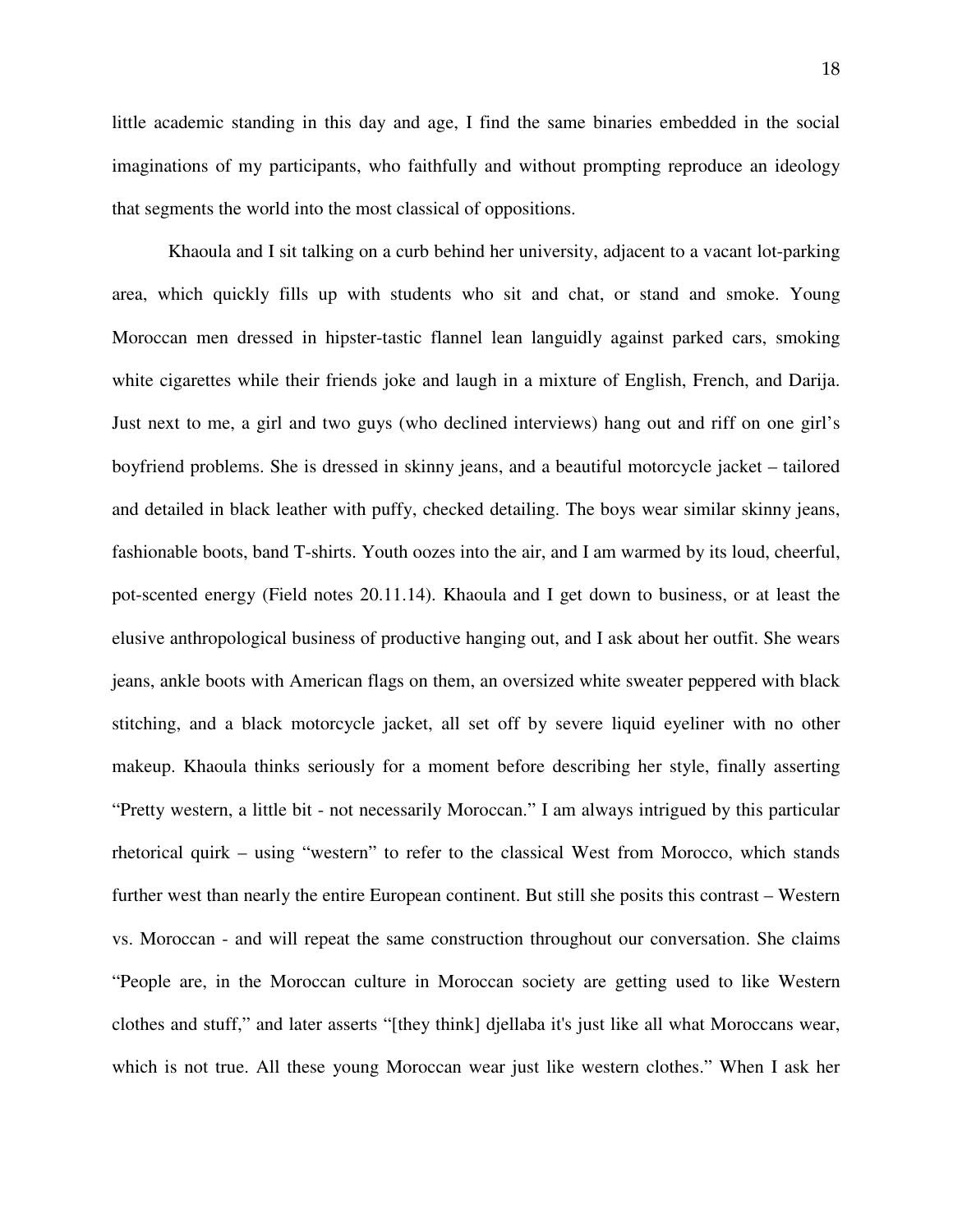about getting dressed for social events, she replies "I would wear like a dress, not necessarily a Moroccan dress but just like a dress." Khaoula implies a default, a fashion reality in which "just a dress" directly opposes "a Moroccan dress." The question of categories then arises – if all of Khaoula's clothing is purchased in Morocco, and much of it possibly manufactured here as well, what makes some Moroccan and some western? I suspect the answer lies somewhere in the long history of marketing and the colonial vestiges of fashion hegemony that linger in the Moroccan market.

My interviewee Nadia offers more insight into the binary-making process. Her outfit consists of the jeans and sweater combo, and my notes read "skinny jeans again, black top, covered up with colorful thin-stripe sweater and braided chunky scarf. Lots of texture and textile, really cool.Hair curly (like mine) and up. Some make-up." Towards the beginning of our conversation I ask: "Do you think your style is Moroccan?"

Nadia: No. No it's far away from Moroccan. You can see some girls here just putting hijab and wearing long things.

Me: Is that Moroccan style?

Nadia: The majority yeah. But you can just, in the university, in the young population they wear this style of wearing - far away from Morocco.

Nadia then identifies "Moroccan style" as "hijab and wearing long things;" in short, Moroccaness is defined by religiosity. Religion and religious dress come up repeatedly as indications of Moroccan style; one participant, Ahmed, insists that there is no such thing as Moroccan fashion, only "a Moroccan wearing, not like a style but like traditional like djellaba and just like the veil. So other things are not Moroccan really." Yasmine, the Moroccan blogger and fashion professional I interviewed agrees; she informs me "there is not a lot of Moroccan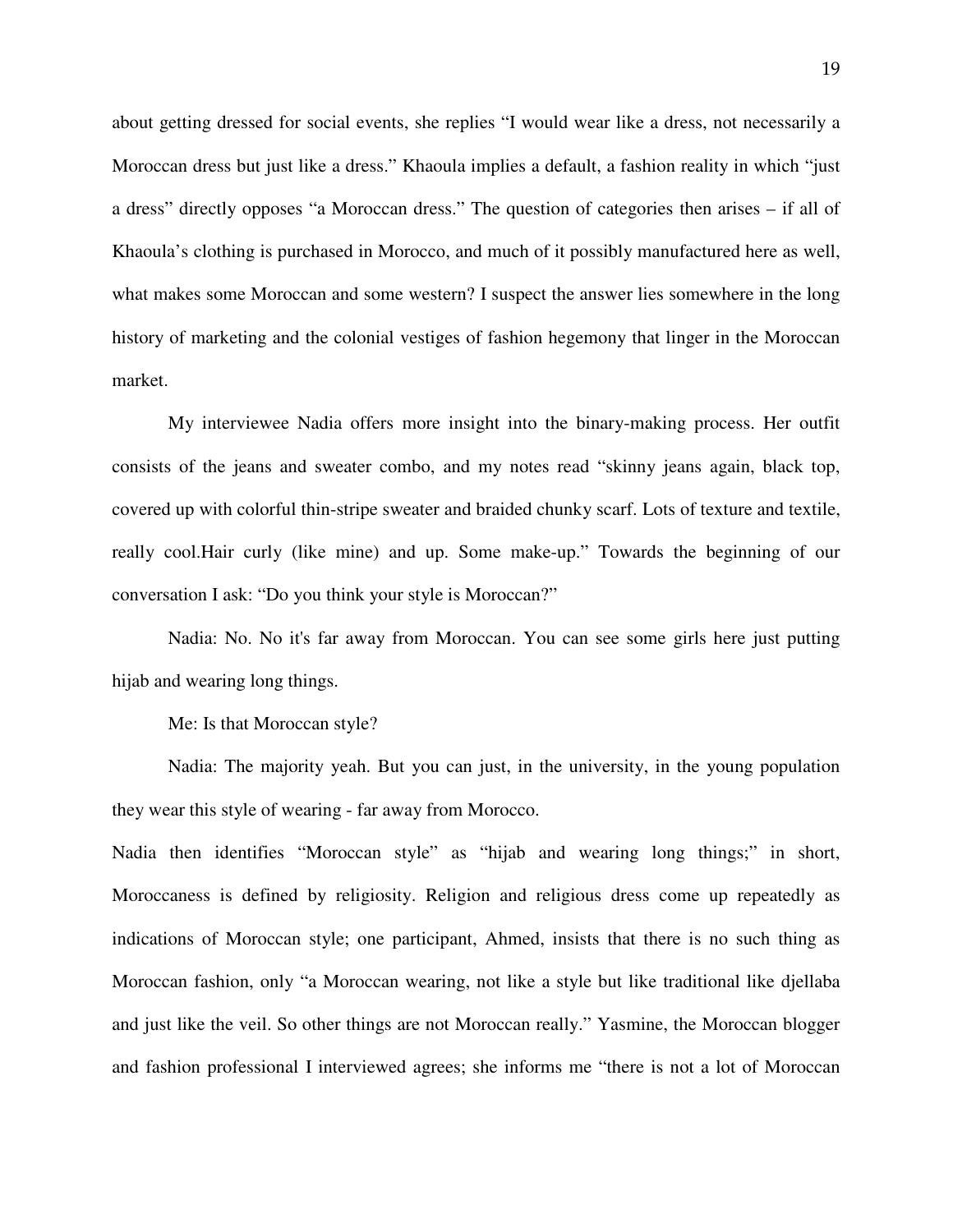designers who sell modern clothes. But there is like another brand on Morocco, Moroccan brand but it's for the traditional clothes." Again and again participants invoke this dichotomy, Moroccan, Traditional, Religious on the one hand, and Western, Modern, Youthful on the other.

 The issue of youth itself remains in the forefront of my participants' minds throughout our interviews, and forms a binary with the older population, but also with an ill-defined amorphous Moroccan mass. This group stands in for those elements of society my interviewees dislike, and is inevitably associated with "antiquated" attitudes and positions, whether based on actual age or education. In my conversation with HOV, we talk about rap culture and American music, which he contrasts with "like the traditional music. When there is no meaning there is no perfect usage of words. People who eh, the majority of people who eh, because the majority of Moroccan we still have the illiteracy. So people, it gets affected, side effect of their illiteracy." Moroccan music (which is inherently 'traditional') is automatically connected to illiteracy, ignorance, backwardness, not of a particular population but of this anonymous Moroccan collective. This group – alternately labeled "society," "people," "the majority," – seems constantly in a state of confrontation with my participants. Khaoula says of her own clothes "So people would give me weird looks, people would think it's like something other young people would wear." When I ask her about her experience wearing caftan and djellaba, she again refers to the young v. old binary: "Me: do you know anyone that wear like Caftan or Djellaba most days? KH: well most of the times like old people, or just like adults you know? Not like young people." I asked Nadia a similar question, and she exclaims emphatically "no I can't. it's for old women!" She later insists "in the young population they wear this style of wearing far away from Morocco. Married women and this stuff they wearing 100% Moroccan clothes." Moroccan clothes then, particularly the caftan and djellaba, signify age and adulthood, clothingakin to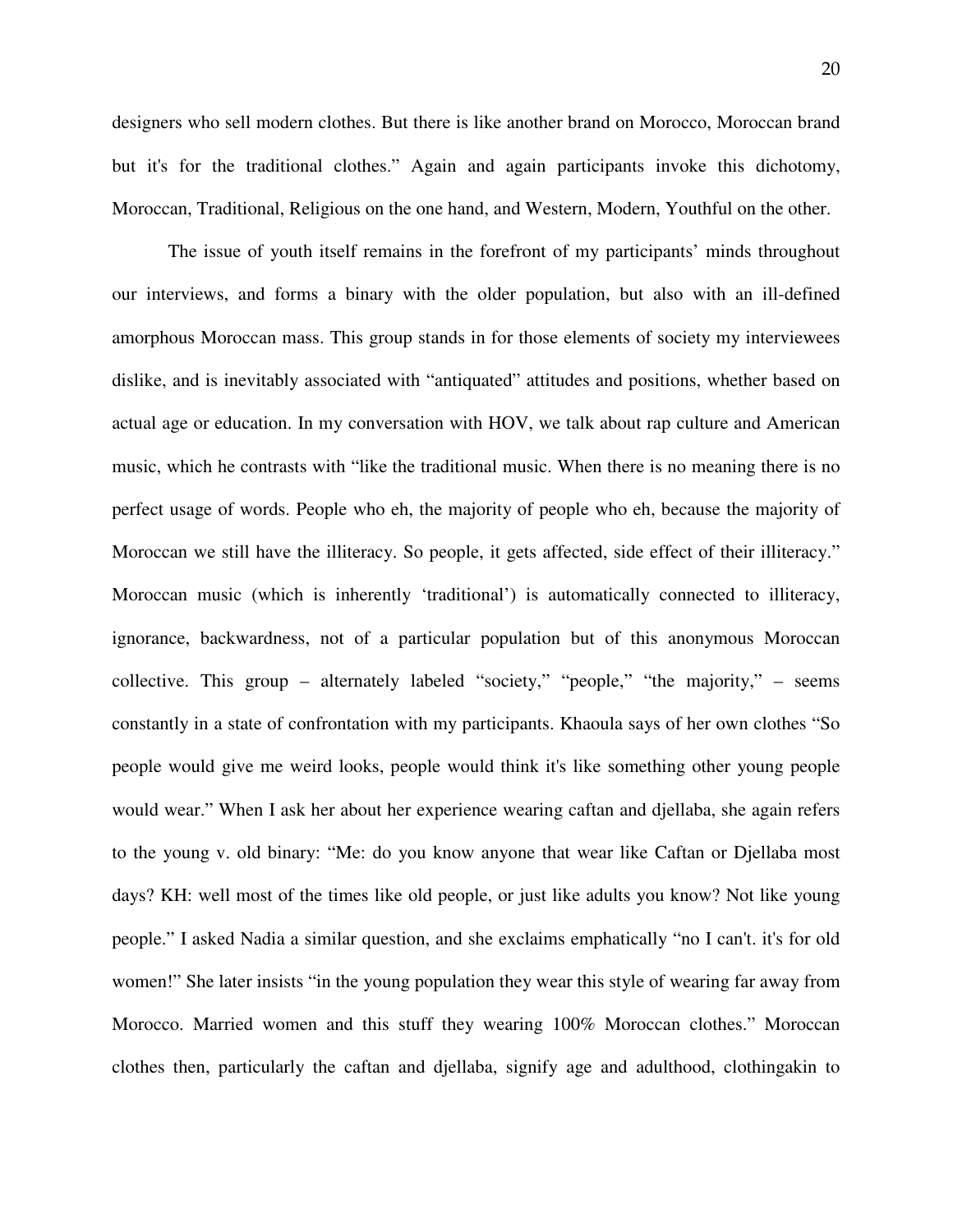orthopedic shoes. What's interesting is that this society of "adults" who discursively represent the Moroccan, pre-globalization, past is a primarily mythic group harkening to a primarily mythic past. The French (forcibly) introduced European fashion to Morocco over a century ago, and as Yasmineremarks:

When I saw my mother's pictures, my family pictures it look funny because now, I saw something that my mom wears and I think wow! I want the same one! Fashion is all about being back to the 90s, the 80s the 70s and no no there's not a big gap…Like when I saw my mother's dress or my mother's leggings. In the pictures when she was young, there is not a gap, not a huge gap because when I saw it, it's like okay! Nice! I want the same! And now you can get exactly the same thing that my mom wore when she was 18.

This Moroccan past inhabited exclusively by quiet women shrouded in djellaba is constructed, in some ways a product of Orientalism and in others a result of the post-independence nationalist project. Moreover, more young women veil today than did when their mothers or even grandmothers were young, yet veiling and the hijab are inevitably associated with a continuous past and traditional culture. These binaries then reveal more about the narrative realities of Moroccan youth than about demographics. Their importance to my interviews draws into question the ideologies that frame my participants' worldviews, and highlights the role of fashion as a visual expression of the conflicts created by these dichotomies.

### Time-Space, the Internet, and the value of "Internationalism"

In *Colonialism's Clothing*, Victoria Rovine writes:

Wilk conceptualizes the distance between colonizer and colonized using a temporal metaphor: "colonial time." The metropole—whether Paris, London, Brussels, or another European capital—was presumed to be on the cutting edge in every element of cultural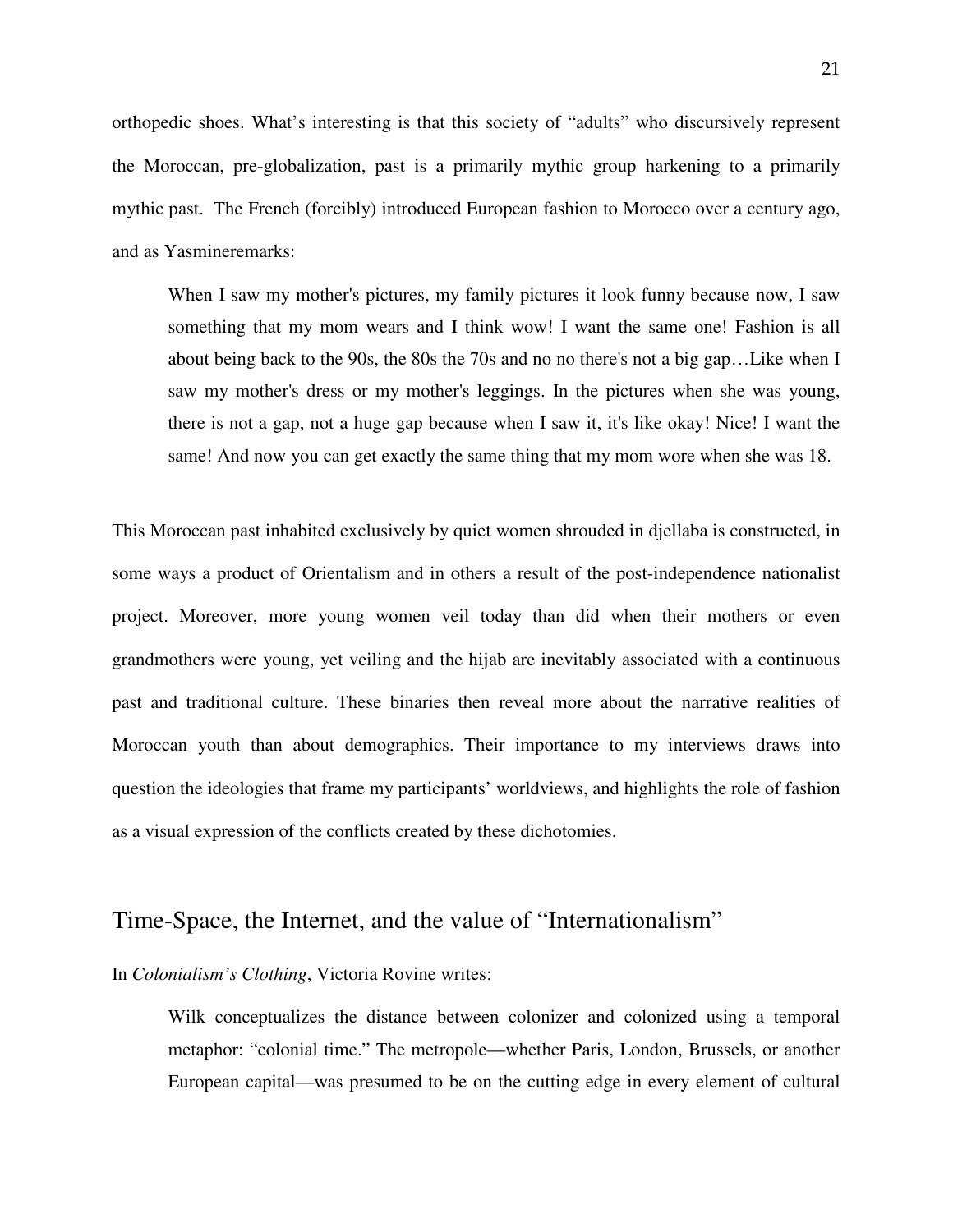expression, while the inhabitants of the colonies were deemed to be perpetually out of date; their cultures frozen in the stasis of "tradition," remote from the contemporary. The notion of chronological as well as physical distance is particularly germane to an analysis of fashion, arguably the art form most closely associated with the passage of time. (2009, p. 50).

Time/Space and this notion of fashion's temporality provide an interesting lens by which to analyze the fashion discourse with which my participants engage. The idea that certain types of clothing have certain "times and spaces" recurs in my interviews, and indicates a complex partitioning of social time and space into distinct and measured categories. The djellaba and caftan particularly seem bounded by temporality; Nadia asserts "I love our traditional clothes. But I wear them especially on Friday," and later insists "not too much, just in ceremonies, or in their times. If we have wedding or in a ceremony." Khaoula echoes her emphasis on timing, and admits "well, I wear Caftan for like several occasions, like marriage ceremonies and stuff but not when I'm out or hanging out with friends." Yasmine, while talking about her experience winning a fashion contest, puts it more concisely: "I would not wear djellaba, I mean hello!?" In contrast, when asked what she wears to parties, Khaoulamuses "I would wear like a dress, not necessarily a Moroccan dress but just like a dress. Or like leggings or like boots. Just something that for me looks like pretty at the same time like practical, something that you would walk with like even run with. Not a djellaba of course cause, like yeah." Nadia agrees, answering "Dress. Tiny [tight] one! [laughing] I don't like to show my body, I dunno, I'm not comfortable so, just to be tiny and long and look sexy. And dress my hair and makeup. And the red lipstick!" Again, a binary appears: Djellaba for religious or "traditional" times, preceded over by authority figures – weddings, Friday couscous, family gatherings – and "western clothes" for gatherings of peers, parties, classes, hanging out. On another interesting note, Nadia repeatedly refers to her style as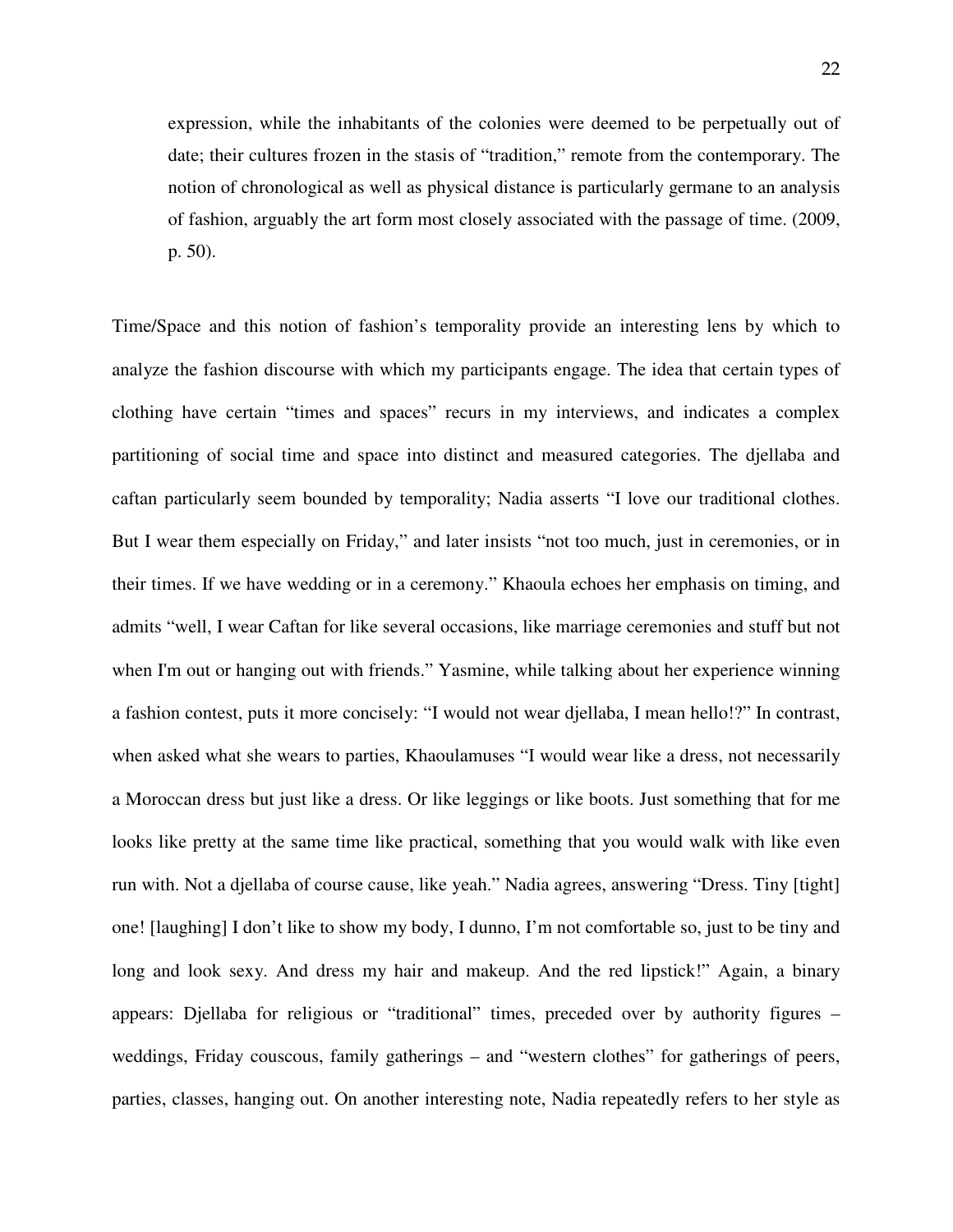being "far away from Moroccan." Her reference to space may only be the result of a language barrier, but still it reveals an intriguing conception of fashion space, akin to the theory Rovine cites. Paris, London, Madrid – these fashion capitals are realistically not geographically far from Morocco, and yet European fashion is imagined as truly a great distance from caftans and djellabas.

 Even more intriguing is what becomes of the problem of discursive time/space in the age of the internet. In many ways, the world wide web dispersed and democratized authority – fashion-related and otherwise – and anyone with a computer sits equidistant from the cultural 'metropole.' For Moroccan youth, fashion instruction comes less and less from tradition sources of authority like magazines or fashion shows, and comes more and more from social media. Sites like lookbook and youtube serve as spaces for fashion instruction, social networking, and democratized social exchange, particularly for young people. Take for example the following exchange with Ahmed:

Ahmed: I like, just like German style? I'm into German style.

Me: What does that mean?

Ah: I don't really know, just I like how the British and the German people dress, and the then I dress the way they do. I like it cause, you know…

Me: Where is your exposure to German fashion from?

Ah: I just google and I get pictures and watch videos on youtube.

Me: so do you particularly like the youtube videos that come out of Germany? or like Berlin?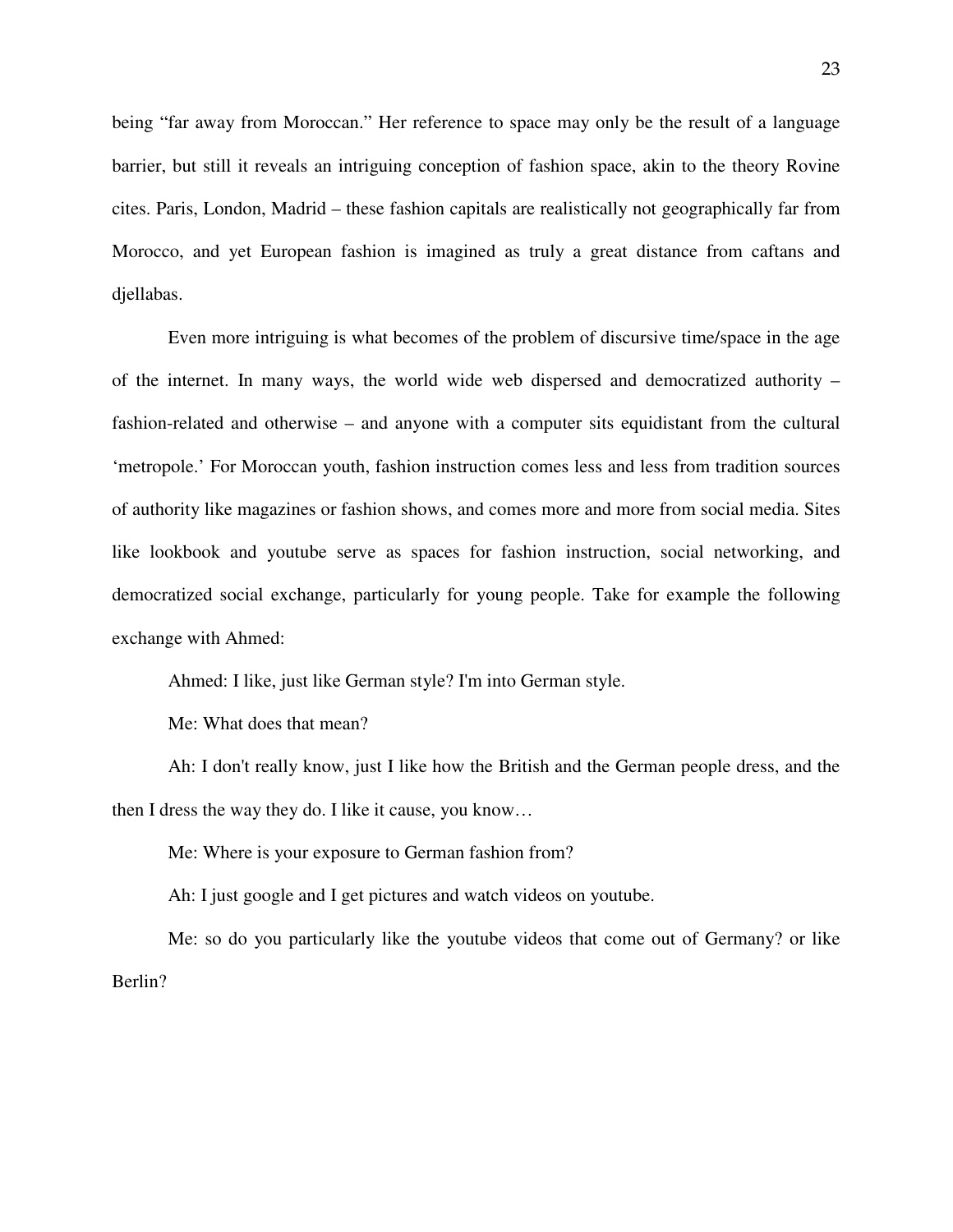Ah: yes. I watch like the fashion series like people just like this one. Like the person interviewer just like pick persons on the street and ask them about why they dressing like that. So from there I just pick like images and buy the same.

This process, of seeing images and video from abroad and imitating that fashion seems almost omnipresent in my interviews. Khaoula says she takes inspiration from "facebook-famous people who dress like a certain way that impresses" and "just people that I know and that they have a lot of fans, they're not really like famous people in the media and stuff they're just like famous people on facebook or youtube who do channels and like do tutorials on how you do your hair, how you like go out with this outfit." Khaoula says her facebook-famous friends are "Usually German, or American. Like British sometimes." HOV cites exactly the same references, claiming "the influence of youtube, the influence of the American culture you know, you try to imitate the style." Nadia states "I get inspired from the website Lookbook. Yeah, a lot inspired by lookbook because it's international and you can get a lot of choices and I look at the pictures and the specific things similar to it, is like how can I use it. That's why. And I love the Korean pop, Korean style." Yasmine as a blogger refers to the same process as research, and tells me a story: "'My friend yesterday was like'oh my god, when you wake up til you sleep, how many pictures did you see? Like, 100?' I say what? Just in one page, I see 100. I saw all the fashion tumblr and I can stay like hours and see picture picture picture e. Really more than thousand thousand picture by day." She too calls her influences 'international.'

The importance of the internet as an international forum then cannot be overstated; more than any other form of media, online social media both influences Moroccan youth and includes them in a multi-national discourse on fashion, as well as an increasingly universalized experience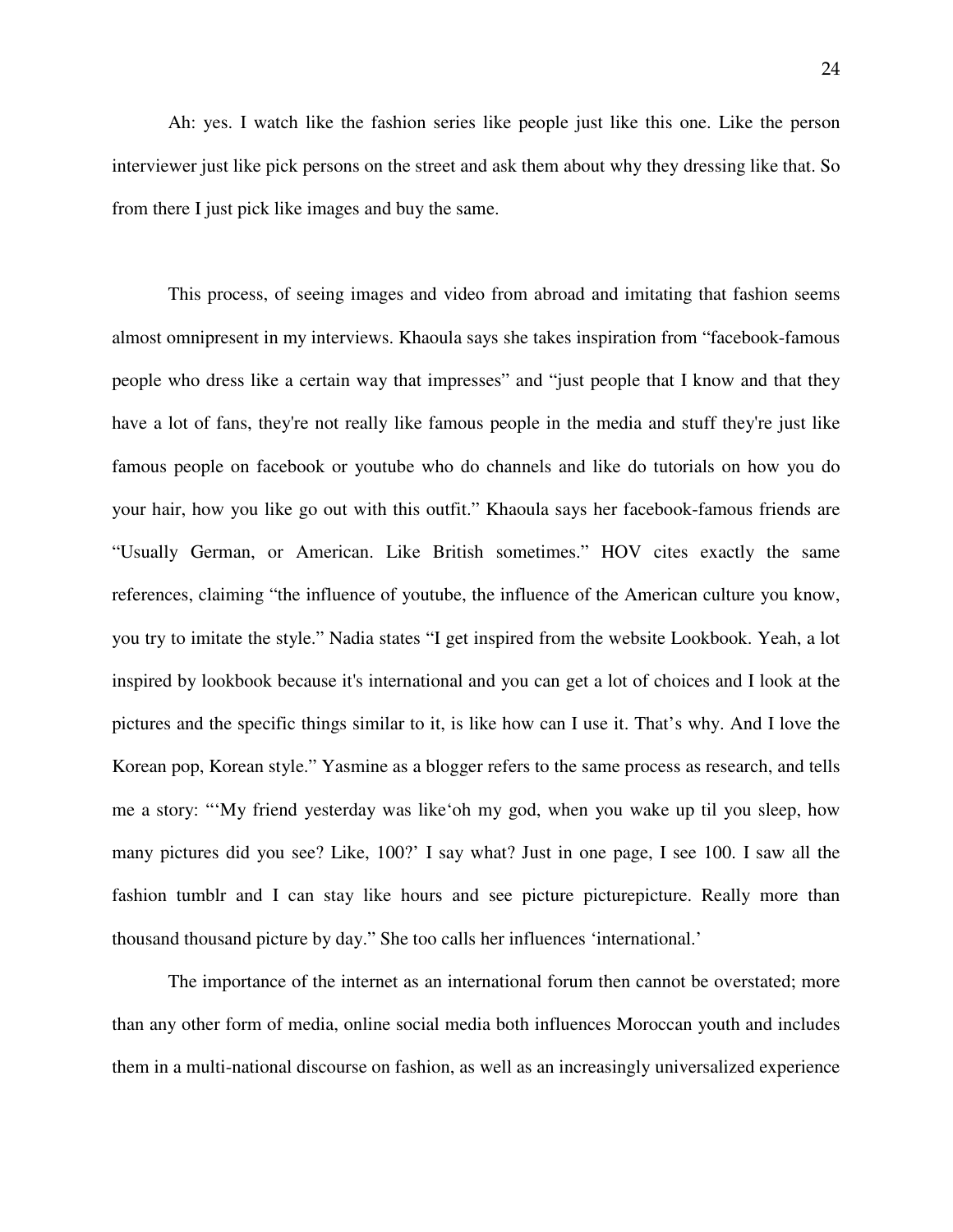of youth. The difficulty of my participants to define 'Moroccan fashion' makes sense in the face of this kind of influence; their style, taste, and sense of fashionability comes not just from media streaming out of Europe and the United States but from individuals broadcasting their tips in German, in English, in Korean. Ahmed asserts "We just like receive [fashion] from other cultures. Turkish, girls wear Turkish clothes. Guys wear American style. German style, some people like French, nice clothes, classic clothes. French people." In this frame, to be fashionable is to be international, globalized, and digitally engaged. Morocco, particularly a mythically constructed Morocco of rural villages, Islam, and somber djellabas, then becomes the very antithesis of fashion. This struggle between globalized, international youth culture and traditionalism (real or imagined) creates a master narrative in which fashion itself constitutes a visual battlefield, complete with sides, uniforms, and rallying cries.

#### Clothing as Resistance

What then exactly are the terms of battle? And how do Moroccan students express their ideology through fashion choices? For my participants, issues of individuation and sociopolitical repression underscored conversations on fashion. When asked "do you think your style is Moroccan?" HOV replied:

Absolutely not.Absolutely not. Besides all these facts, in here we, all we have, they try to control people, to do the same things. Because we have policy of corruption. Don't let them make you believe that Morocco is a developing country. There is no development. Maybe, you can call it primitive. I'm Moroccan, I admit this, you can call it primitive. If you want to take more evidence, go check the system. [talking about the University] there is no web profile, no schedule, no support for the students. Some books are very expensive. If you don't have a part-time job where you gonna get the money to buy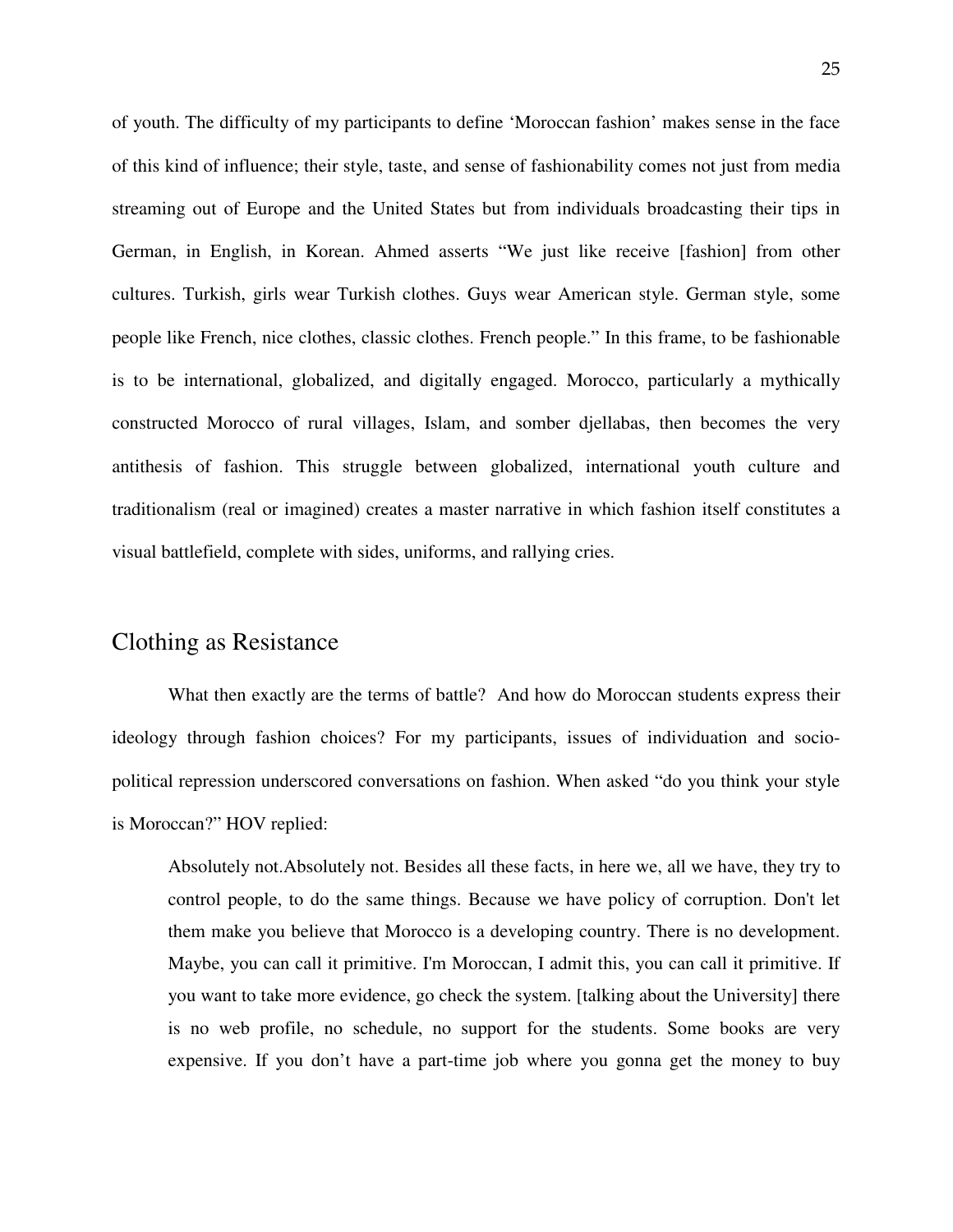clothes? To take the tram?I find it sometimes, this thing is frustrating disappointing. That's why I told you Morocco is the graveyard of talent.

His frustration with society as a repressive, controlling force seems intimately linked with his decision to dress "like a rapper," and indeed to study English. Fashion for him becomes a kind of escapism, as well as a form of resistance to the state itself, of which he says "it's not Morocco where people are free. Morocco is the cemetery of the talents." All of my participants echo this frustration with the state and with society in response to my fashion questions, though the way this discourse manifests varies. Khaoula and Yasmine as women bring up street harassment and modesty expectations. Khaoulasays "sometimes if you wear more masculine then people will probably respect you? And the girlier you dress up the more you are like subject to harassment, like street harassment for instance? And like if you dress masculine and the way you walk and stuff is like masculine just like then you're trying to say to other people like don't talk to me, I'm not that type you're looking for. So like, stay away." Gender expectations play a repressive role in this frame, enough so that Khaoula genders not only her clothing but power itself as masculine. We talk for a while about whether masculine style translates to greater social respect (it doesn't) and she explains "they assume that all females are the same so like they classify females into two categories. The so like religious category and the liberal category and if you are liberal then you are okay with street harassment and if you're dressed up differently then what your culture or your religion like asks you to do then, street harassment is like acceptable to be like on you."Yasmine speaks in a similar vein: "there are more and more violence and more and more things that everyone sees on TV, for all of that, you cannot wear like mini-things, but my mom was wearing that in the street like cool. And now you can't." Both women describe a social situation inundated with gender politics, and a society that uses harassment and other forms of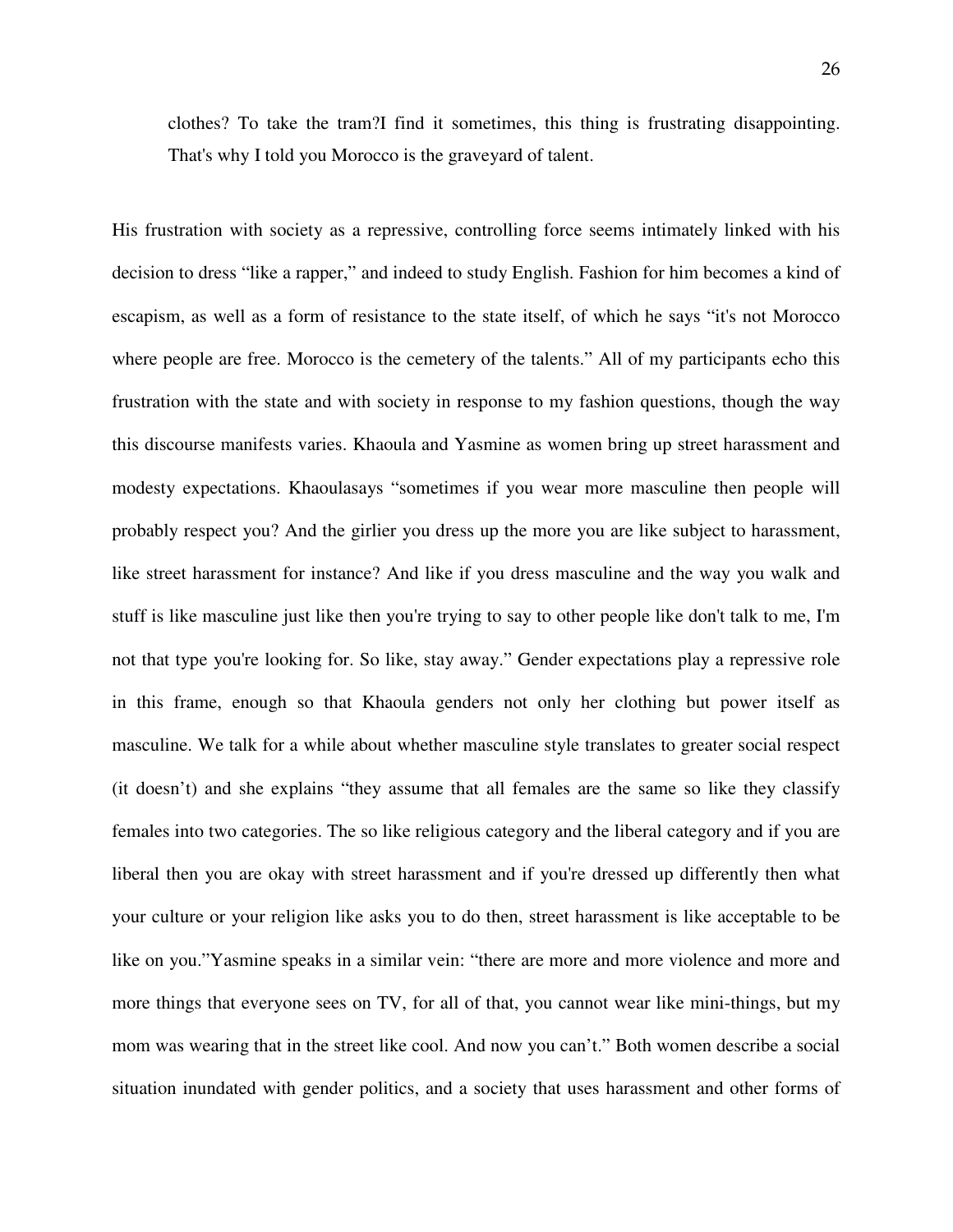actual and symbolic violence as a lever to force conformity – a conformity, as Yasmine points out, born entirely of modernity. Both women's portrayals of this power interaction rely on negative reinforcement; Ahmed describes essentially the same system, though as a man he relies on positive reinforcement. He says: "I like it when people say 'you look awesome!' just like, people say. Because we dress - I know we dress in a way just because we like it, but at the same time we care about what people say. We are going to buy something- Like, you put that question in your mind: How do people receive it?" The question of social approval takes on a darker tone later in the interview as he acknowledges "the majority of people just want to sound cool, but at the same time not criticized by society. You know because if you're just going to wear something - girls and guys - at the same time haircuts that just, something that people might not like, it's going to hurt. Society has values and just like religion, so you should always be careful…we still live within a community, you can't just like do what you want." Only minutes later, at the end of our conversation, he gives voice to that anonymous community: "And just the moment you start dressing a different way like European, American people you just like no longer wanted. 'It's not that good, we have values! Come on guys, we have religion! Do not dress like the Jews. So we have our values, so you are going to lose your identity, so stop it!"

 The social reality painted by my interviewees feels dark and repressive, yet these are not pessimistic people. In fact, my participants and their peers have created strategies of transgression, and the extent of that transgression is intimately linked to coolness, fashionability, and social status. The existing literature on fashion similarly links deviation to social capital, and Bourdieu insists "In order to make sense of personal style we must first form a sense of the common ground of style at the level of social class and social epoch. Personal style is above all a deviation from this norm, which, in the process of deviating, draws attention to its relation to the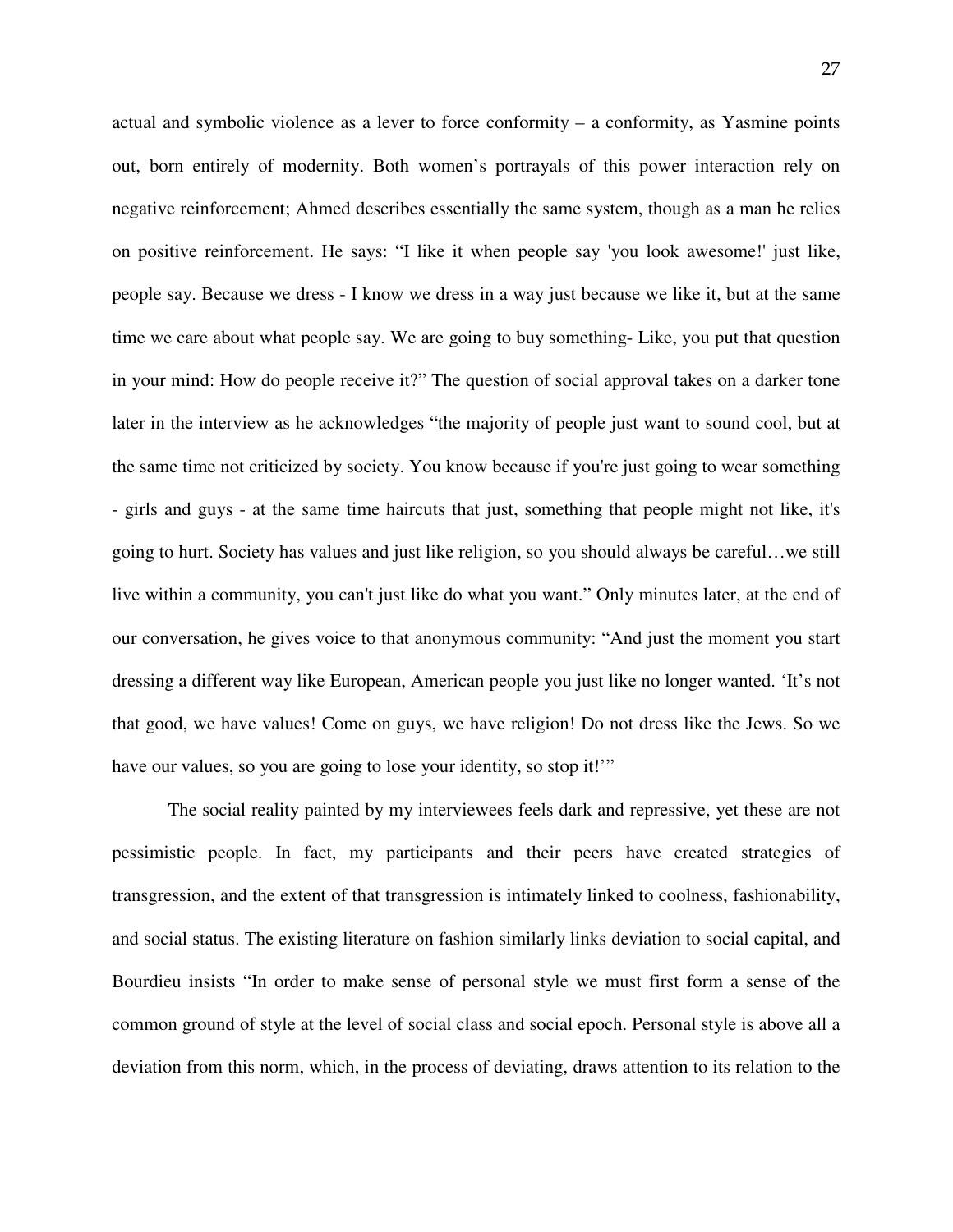common style" (McMurray summarizing Bourdieu, 2013, p. 72). As if in agreement, throughout our conversation Ahmed distances himself from his political assertions, exclaiming "I'm not talking about myself, I don't give a shit,"and "I don't care, no I don't care It's like I used to have Mohawk, and piercing here." He even emphasizes "I love Nietzsche, Spinoza, Sartre. All of those extremist thinkers that the community don't like to read." The antidote to social repression as expressed by my interviewees is individuation, a process characterized by an emphatic rejection of society's constraints and total avowal of "not giving a shit" about what other people think. Yasmine explains "they're all like, 'no, it's going to be this, or I will stay classy, or no I can't go red hair color! No no, I can't!' but me, I, no, it's the opposite. Pink hair? Yeah I want it! Yes, when it's original, I want it!" Nadia is more concise, and she repeats throughout our conversation simply "I love to be unique and different from the others." When asked what she wants to express through her fashion, she replies "Just I mean, I'm free, I'm independent. About freedom, I'm cool that's all." Freedom, independence – these are not the words an American student would use to describe fashion. They are givens, not attitudes to be expressed. But Nadia's assertion of these traits through fashion indicates their importance to her self-image, and they stand in contrast to, and indeed in conflict with, the repressive picture of society expressed in the same interview. "Coolness," which interestingly Moroccan youth only express in English, rests on this base of what Nadia labels "freedom and independence," what Yasmine calls "originality," and what Ahmed paints as subversive rebellion.And freedom, independence, originality, subversion, coolness - all manifest in "western clothing;" traditional clothing, by implication, signifies the opposite traits.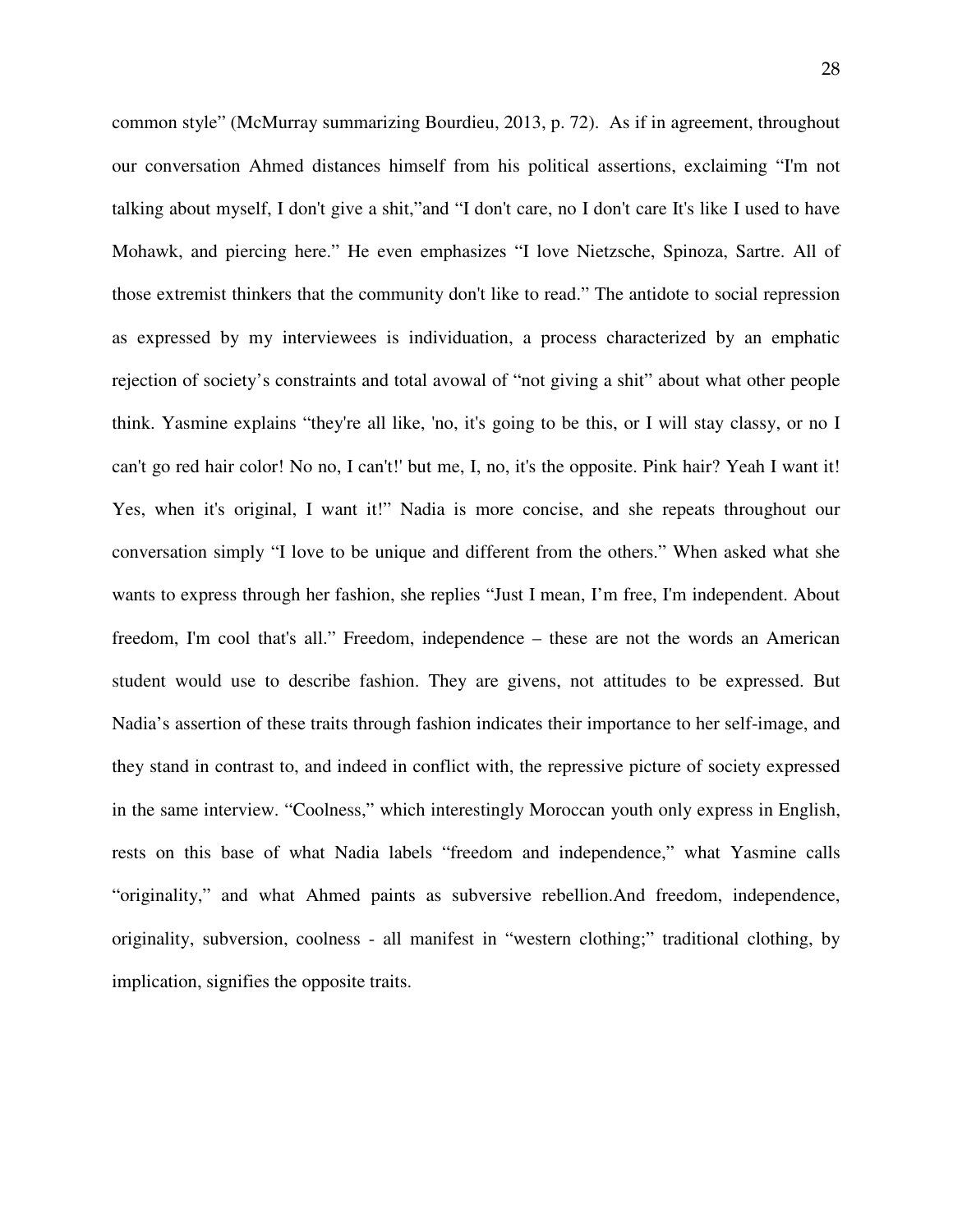#### The Orientalist Gaze Reimagined

Fashion magazines are in the business of myth making, Orientalist and otherwise.In the November 2014 issue of Femmes du Maroc, the magazine devotes a double-page spread to the season's must-have items. The spread is titled "Enchantment" with the subtitle "Pour que la magie (noir) opéré, zoom sur les it-pièces, déco, beauté, mode et les accessoiresmaléfiques du moment;" in English, roughly: "For (black) magic effects, zoom in on it-pieces, decor, beauty, fashion accessories and the evil of the moment." The spread is a collection of items in black – the color of the season– and includes onyx and gold earrings, black sunglasses with gold filigree, a black brocade coat, a black brimmed hat, Poison by Dior perfume, studded black boots, and a copy of *Magie& Religion dansl'Afrique du Nord (*Magic and Religion of North Africa). Like all fashion spreads, "Enchantment" constructs a fantasy, one that the reader can attain should she purchase all of the items included. This particular fantasy relies on a series of mythical signifiers; the monochromatic black palette, the gold and diamond embellishments, lace and brocade, intricate details set off by hard lines – all evoke images of film noir, Victorian horror, witchcraft, the occult – in short, a classic European trope of Woman of Mystery/Femme Fatale. The inclusion of *Magie& Religiondansl'Afrique du Nord* changes the dynamic of the myth. The reference to Moroccan culture is meant to add an exotic accent to the collection; the darkness of the spread's palette becomes almost an allusion to Conrad's African "heart of darkness" and the viewer is reminded of Aisha Kandeisha as much as Lauren Bacall.

The same month's edition of Ousra includes a 8-page spread titled "7 Reines de Beauté (7 beauty queens)," which shows make-up looks inspired by different eras and empires including "Medieval," "African," "Hindu," and "Asian." Our "African Queen" is clothed exclusively in jewelry, and peers menacingly out of the page over long, claw-like gold nails; Reined'Asie has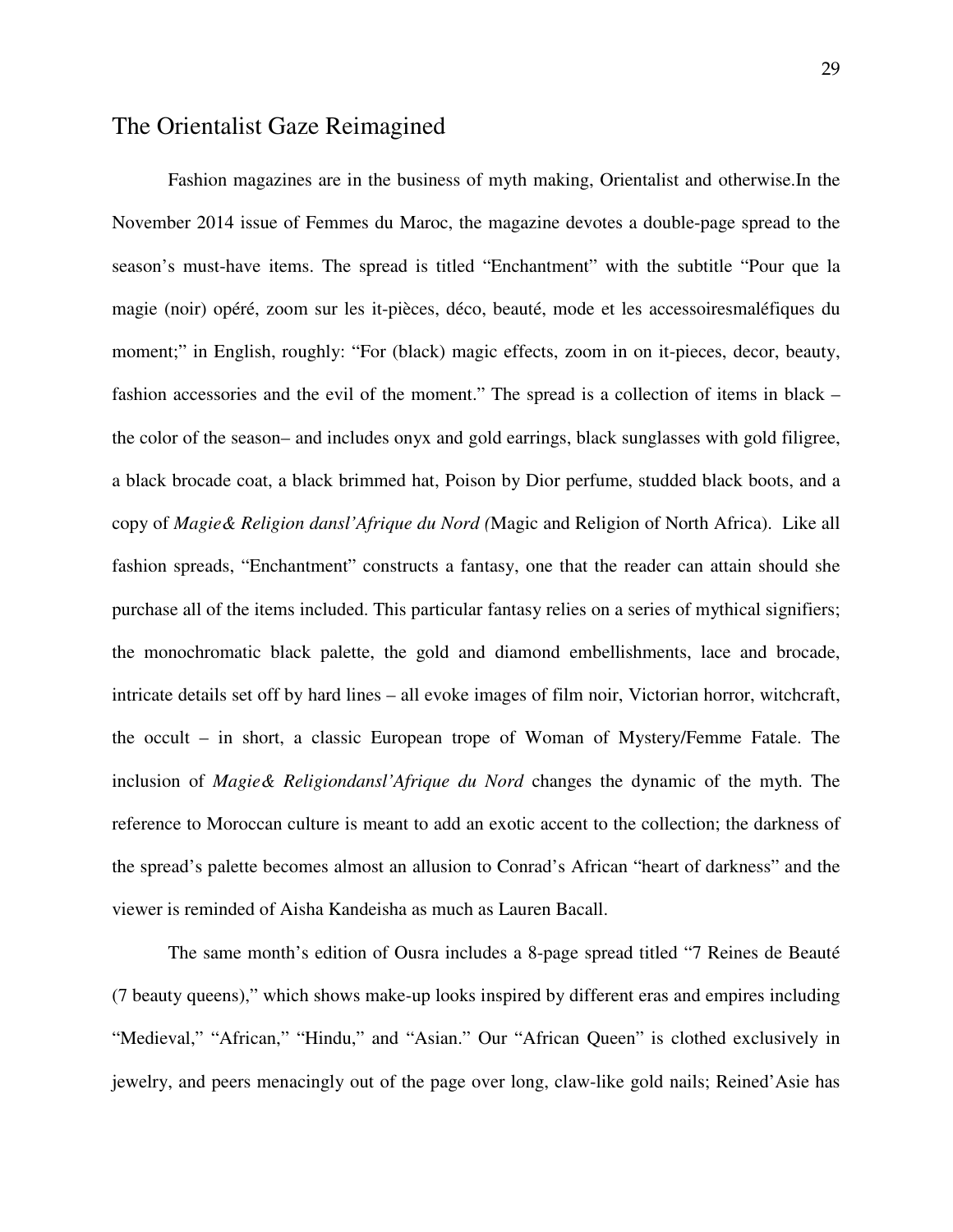an elaborate hair-do supported by paper fans. "China is one thing," Barthes tell us, "the idea…is another" (2012, p. 230). As these spreads show, fashion deals not with geography but with ideas, with myths; for fashion, China is, essentially and eternally, Barthes' "peculiar mix of bells, rickshaws and opium dens" (2012, p. 230). The magazines mythologize other societies too – London becomes "the capital of hipsters and the underground movement, always timeless" (FDM November 2014, p. 45), and is represented by union jack sweaters, mod sunglasses, red telephone booths, and topshop inspired hard-rock accessories. This year's Caftan edition of FDM, focused entirely on the Caftan festival put on by the magazine, which could supply enough material for a paper in and of itself, includes a feature on the show's dance performance. This year's show focused on "empires" and included dances and costumes meant to represent the British Empire, Russian Empire, African Empires, Chinese Empire, Roman Empire, and Ottoman Empire. The performances invoked exactly the myths one would imagine – red coats and furry Buckingham Place guard hats, animal print loincloths, imperial red dresses with scarf sleeves and triangle rice hats plated with gold. In effect, fashion creates a dual universe, one composed of physical spaces and the other of myths. Fashion choices constitute moments of creative signification as each wearer/buyer/photographer/designer/stylist simultaneously constructs and succumbs to a highly mythicized narrative reality.

Perhaps more than any other Western country, America lives a double life, the actual and the mythic. The Myth of America dates back to before Europe's maritime stumbling across the Atlantic, and has for centuries relied on poetry and foreign hopes for its existence. Moroccan youth may not speak of streets paved with gold, but their construction of the United States feels just as symbolic. For HOV, America is the land of rappers, Eminem, big labels, and economic development. Nadia calls it "the first country," and claims that English is "so emotional and it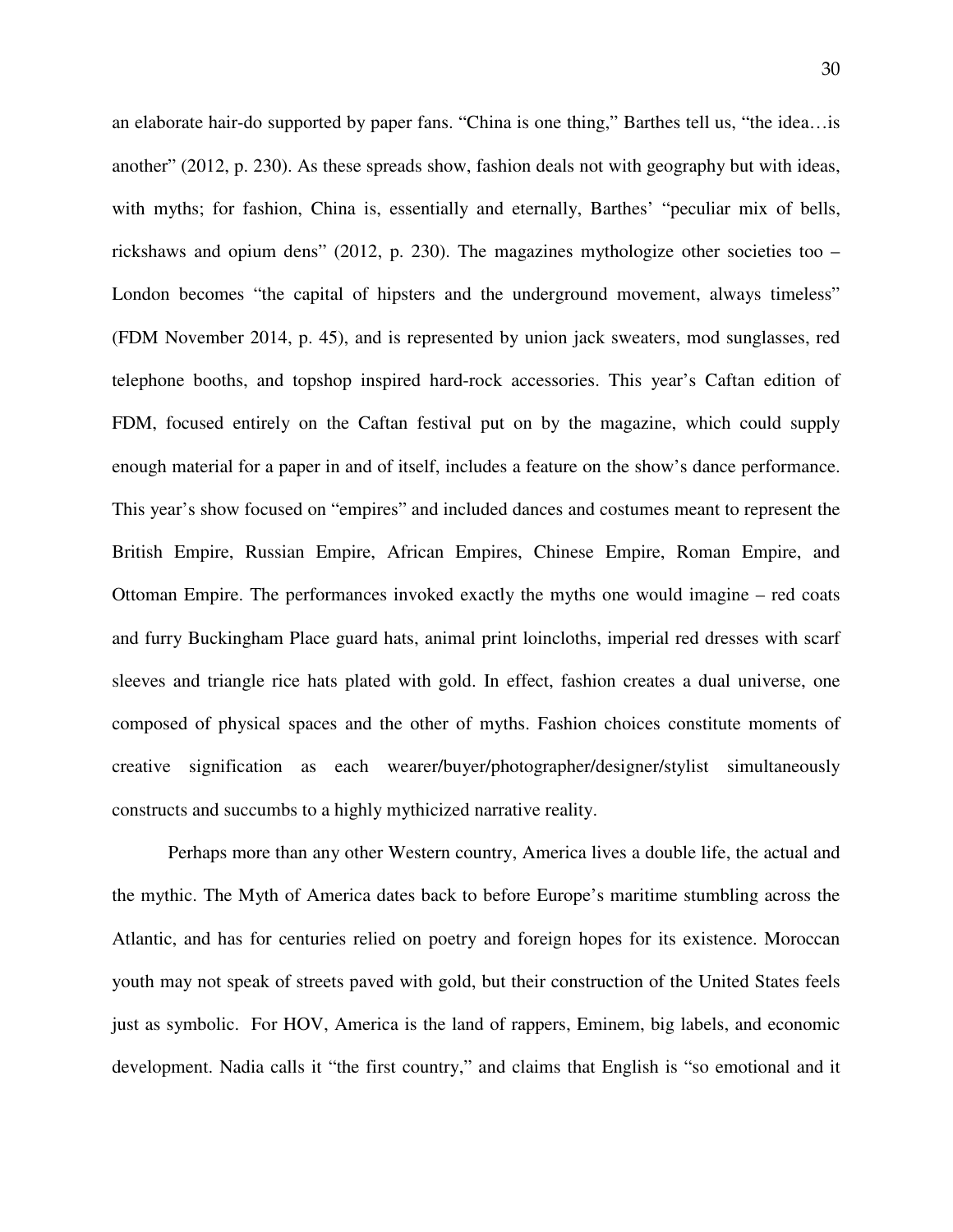makes you express your feelings more than Arabic or French." Khaoula says her friends liken her style to American rock stars, while both her and Yasmine have the stars and stripes emblazoned on some of their clothing. American culture supplies the name of Yasmine's blog "Hipster Square," and she narrates "So the name Hipster was just in the apogee (?), here, we didn't used to use it. And it's, when we saw the TV, like MTV or something it was like 'fashion fashionfashion hipster hipsterhipster' and I go to looking for the meaning of hipster and I thought 'nice! They looking like me.' Okay hipster, but hipster what? Hipster square!" In her Abercrombie sweatpants, Yasmineseems a far cry from my conceptions of hipster, but the sheen of America, of MTV and Hollywood transform this word – American subculture turns to American culture only to be made subversive again. Signification in the age of the Internet puts every word's meaning in flux, and postmodernism manifests in every tweet and blog post. This Morocco-specific myth of American makes sense in the face of Moroccan discourse on coolness, itself a term borrowed from the American vernacular. If freedom, independence, and individuality constitute the foundation of Moroccan cool, one can logically jump from "cool" to "American," particularly if that America is the America of myth, built on Manifest Destiny, American Eagle ads, and rock music. And while my position as an American student cannot be discounted, my participants emphasis on the United States seems more genuine commitment than pointed flattery.

Even deeper than the myth of America lies the Moroccan conception of Morocco.The image of Morocco and Moroccan fashion expressed in my interviews mirrors that presented in Ousra and Femmes du Maroc, andsurprises me in its avid adoption of an orientalist narrative, one in which Morocco is simultaneously mythical, traditional, illiterate, undeveloped, quaint, and exotic. Moroccan fashion discourse in effect Otherizes Moroccan culture itself, only to re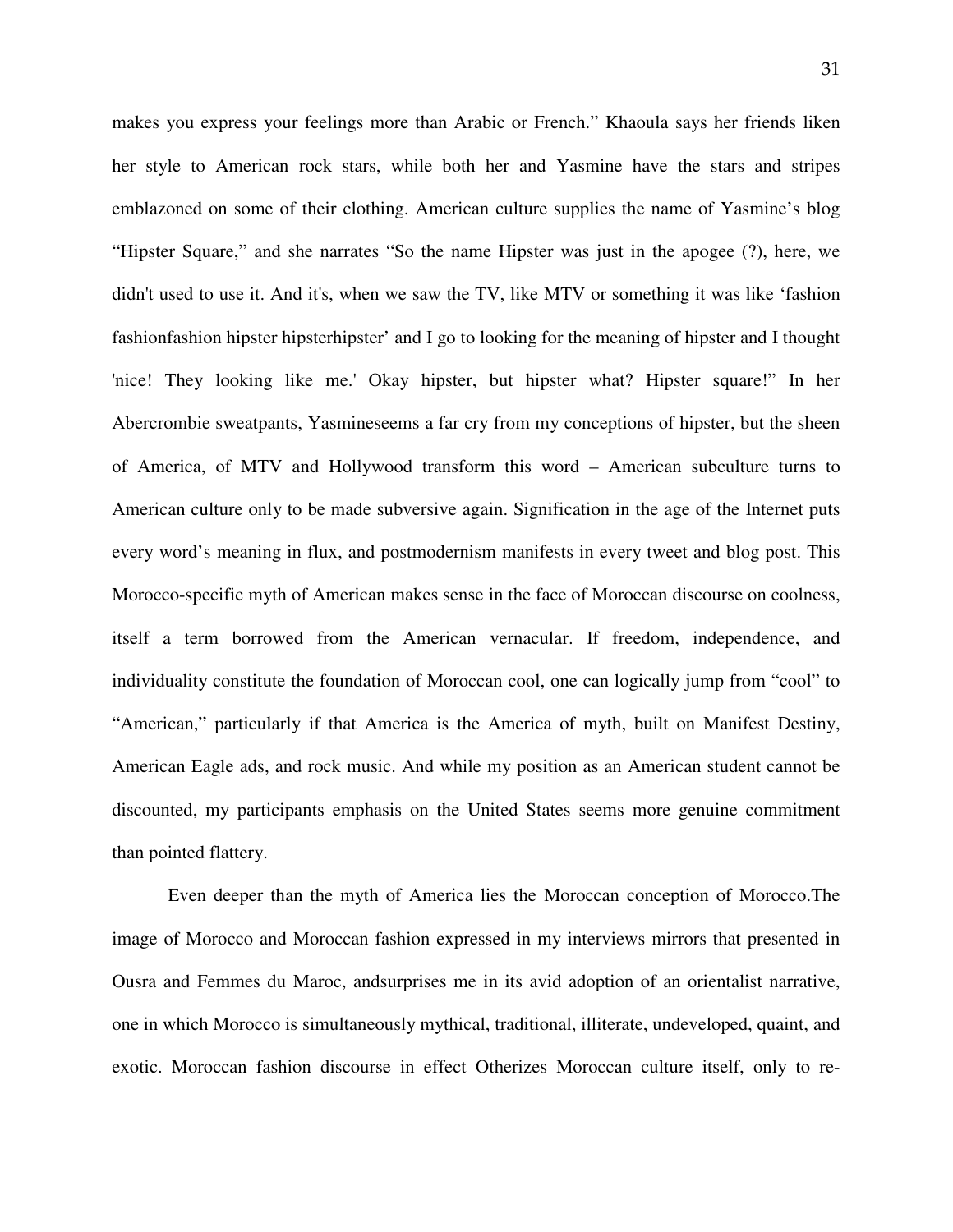approach that same material culture with a gaze similar to that of a European consumer. In talking about her shopping habits, Nadia explains "I go to the North or to the South to find something different. And then put it with something else, yes." Yasmine calls this approach the "Moroccan touch," and tells me: "we don't have the Moroccan style. We have the Moroccan touch! You can wear like an American style, but with a Moroccan hat, or with a Moroccan ring or with Moroccan accessories. So just like Moroccan touch. And umm, broach or like belt or something. It's Moroccan, but just baby touch." These women's descriptions inevitably remind me of "ethnic" styling in the United States, when stylists use Latin American textile belts, chunky sub-Saharan African wood jewelry, and even Moroccan Amazigh-style earrings to invoke a "well-traveled" look. Rovine connects this tendency directly to colonial practice, and claims "Africanisms in French and other Western fashion design continue to emerge out of a globetrotting, decontextualized, and ahistorical practice of borrowing that differs little from early- twentieth-century practices" (2009, p. 59). Moroccan absorption of this paradigm reflects a deep internalization of the orientalist narrative presented by the fashion industry at home and abroad, and indicates the importance of mythic reality to the establishment of fashion norms.

#### Conclusions and Reflections

 As you can see, I have reached the section in my paper labeled "Conclusions." Over the past thirty pages or so I have outlined the various ideas, ideologies, narratives, and myths at play in Moroccan fashion discourse as I experienced it. The young people I spoke to answered my clothing questions with political diatribes, family pictures, song lyrics, shopping strategies, and pick-up lines. They introduced me to cornersof the internet I, as an American, had never seen, and spoke back to me stories created by thinkers I have been trained to refute. I set out expecting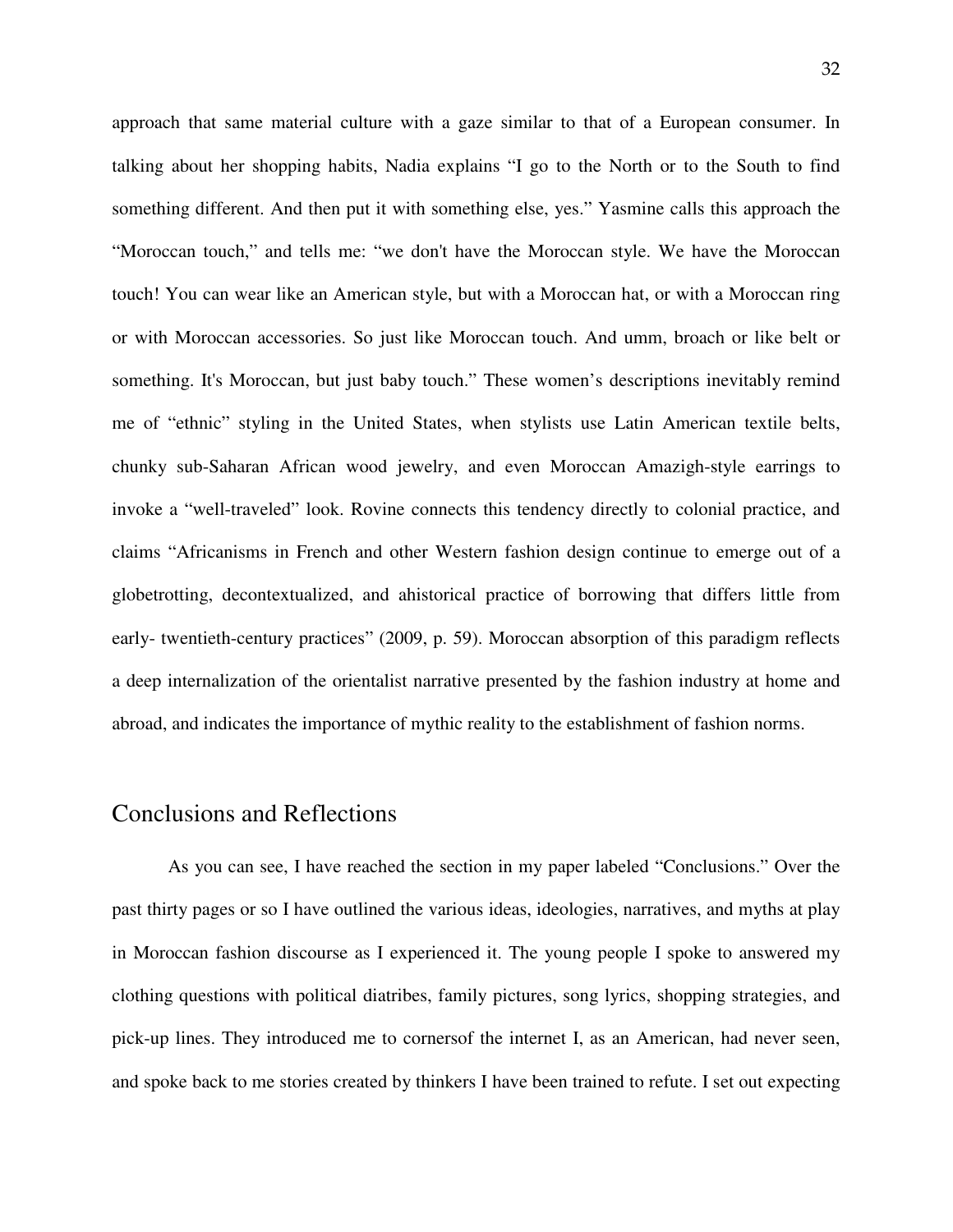to find evidence of the conflicts that pull at Moroccan politics and of the conversations that consume academics. And so where is the battle between secular and Islamic feminism? For that matter, where is the secular vs. religious binary I was so trained to expect? I imagined my research would reveal some insight on a kind of uniquely Moroccan modernity lived by uniquely Moroccan twenty-somethings. I naively expected modern djellabas and old-fashioned dresses, a complex visual performance of evolving national culture or some sort of self-conscious inversion of the prejudices I as an American was supposed to hold. In retrospect, my expectations speak as much to my own Moroccan myth as to the very preconceptions I was hoping to subvert. What I found was a confirmation of the transnationalism the internet is rumored to create, and the young Moroccans I spoke with prided themselves on open-mindedness and an international outlook. Modernity then was neither Moroccan nor European, but digital and globalized.

A few questions stick with me, nagging as I find myself unable to answer them. The question of internalized Othering haunts me; how have Moroccans so naturally adopted a perception of themselves and their material culture as exotic and commodifiable? Is this attitude simply a fine imitation of European "globalized" fashion sense, or is it truly ingrained in the collective imagination? Can we even talk of a Moroccan Orientalist gaze or is a mythic conception of one's own culture natural? Would I get the same flavor of discourse asking Americans about American fashion? I remain concerned by the corporate interests at play in this discourse of globalized-as-modernized, and still find the ubiquity of American brands chilling in a deeply visceral way. As an anthropology student, I have been taught to have faith in the resilience of culture and the eternal ability of societies to imbue objects and art with distinct cultural significance, but still I worry what becomes of a civilization that replaces its own material culture with the consumption of mass-produced product. Perhaps this is the hipster in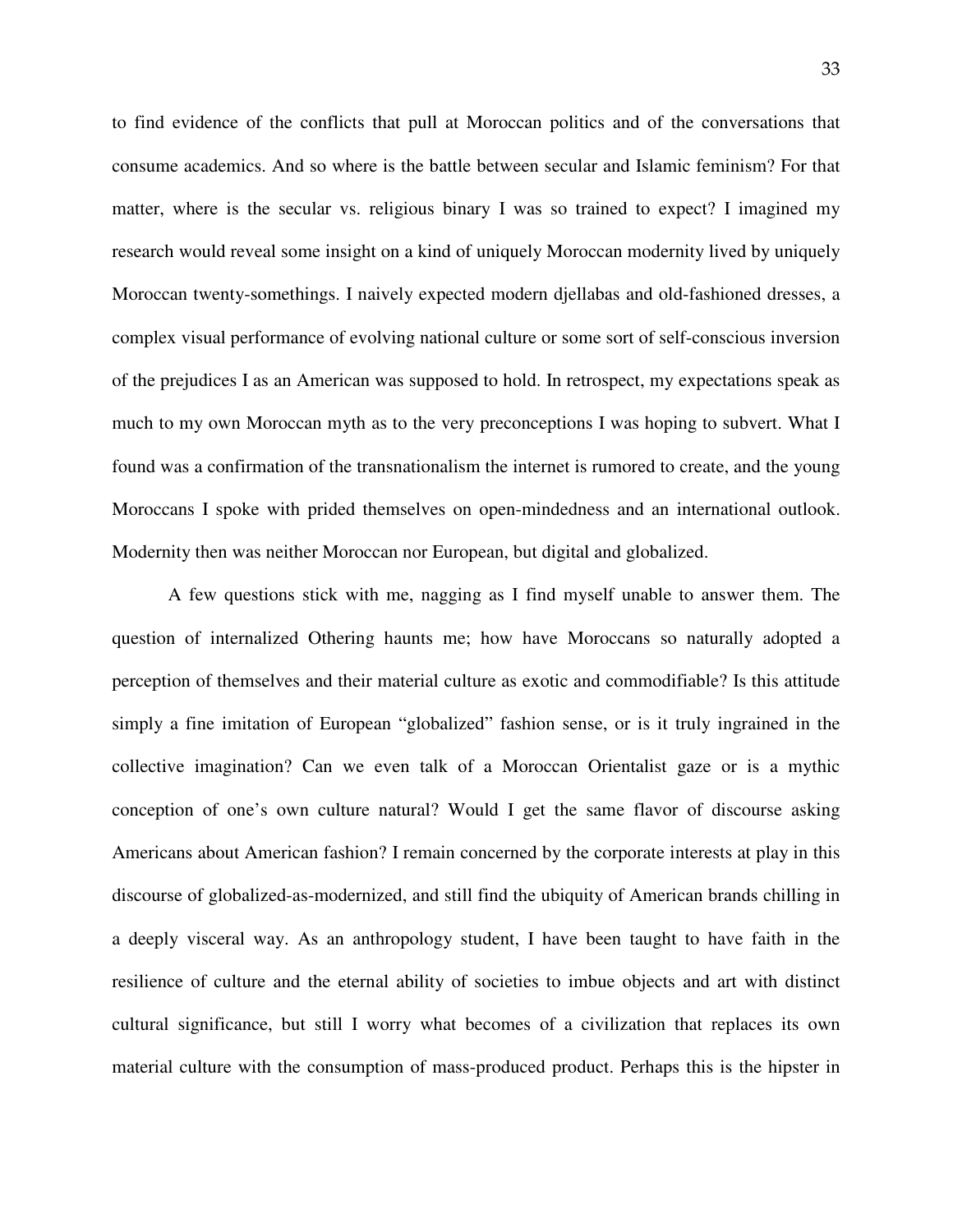me. My participants' use of the Internet still peaks my curiosity, and if I had more time I would like to explore the ways in which Moroccan youth culture operates on social media and interacts with transnational youth culture. Meanwhile, I am constantly reminded of the limitations of this research. My position as a Female American Student surely colors my data, as interviewees undoubtedly played to my sympathies, attempting to supply me with the answers they thought I sought. Gender most definitely affected my interactions – both of my male participants pointedly asked me on dates and continued to message me on facebook in the weeks following our interviews. Some of their answers too may have been directed flattery or contrived selfpresentation. Furthermore, I could not collect nearly enough data to speak definitively on any uniform social trend, and my sampling left out large segments of student society, most notably the very religious. Conducting my interviews in English surely changed the tone of the students' responses, as well as limited the kind of students I was able to approach. I have done my best to present results as circumstantial and limited, but even my limited data speaks to an intriguing narrative being formed in the social consciousness of Moroccan youth.

 Ahmed, Khaoula, Nadia, Yasmine, and HOV, their testimonies supplemented by the reality I observed, introduced me to the grammar of Moroccan fashion discourse where the least contentious clothing items of my culture signify the very essence of youth rebellion and free expression. My participants protest a closed-minded, ignorant, and patriarchal society with German youtube videos, K-Pop, instagram, Eminem, red lipstick, and skinny jeans. They construct a Moroccan myth complete with rural women, religious repression, dangerous streets, put-upon mothers, illiteracy, provincialism, and "primitive" development – all signified by the djellabas on the street and the caftans on the covers of the poshest fashion magazines. The material culture of this Morocco supplies quaint accessories and exotic touches, but remains an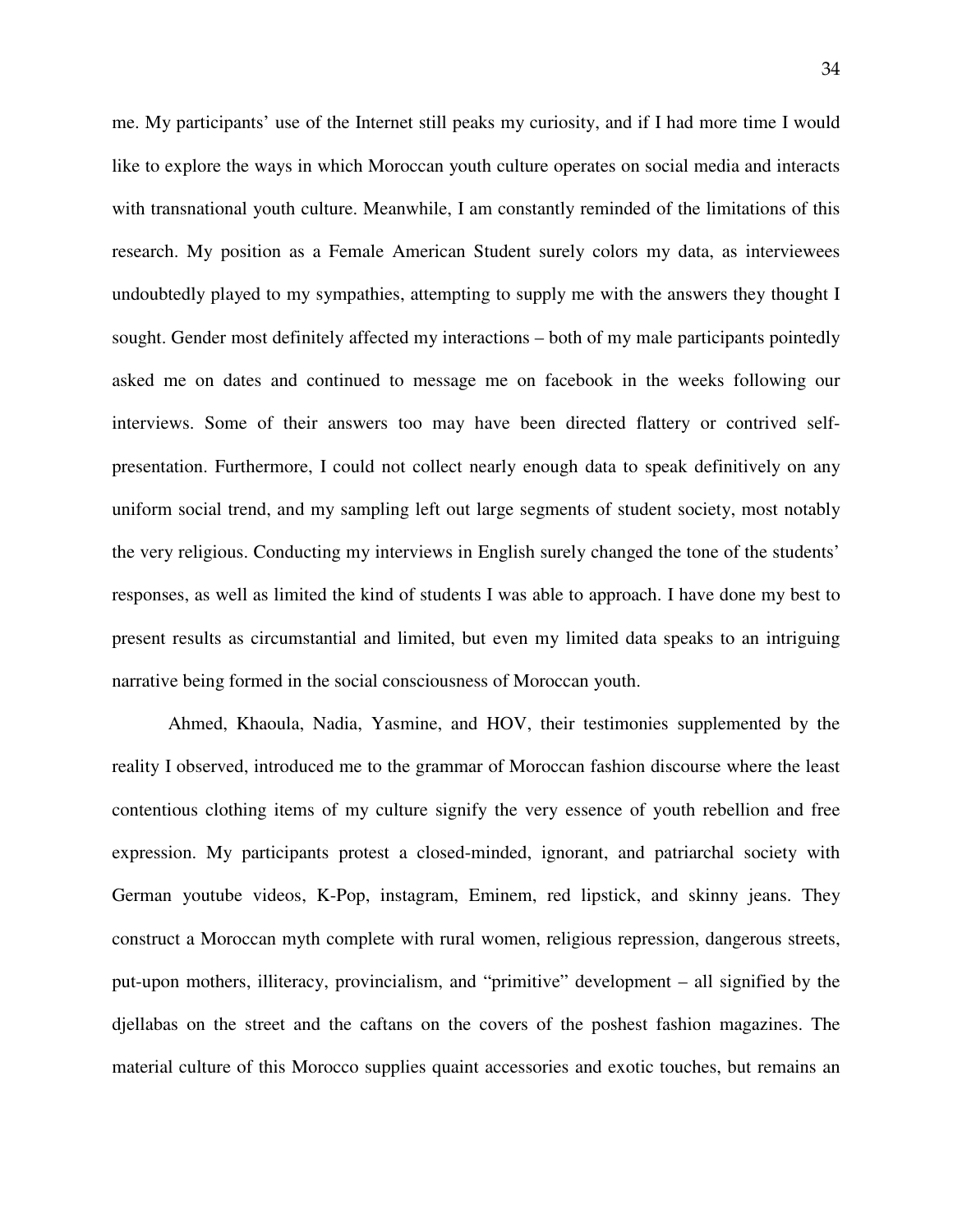inappropriate source for any real fashion material. Fashion is an art form of the now and the mythical construction of Morocco as timeless and traditional cannot lend itself to the constant innovation of Couture.Jansen says of my participants and their peer "they want to express themselves 'freely,' which does not mean that they are looking to deny their cultural heritage or their Moroccan identity, but to interpret and materialize it as they see fit" (2012, p. 6). My interviewees then bind their identities not in terms of any national heritage but in twitter handles, lookbook accounts, and facebook names. The debates that surround the proper incarnation of Moroccan nationalism are antithetical to a near and visible future totally devoid of geopolitical cultural division. The battle my participants fight with their jeans and hoodies is not over the soul of Morocco but rather over the need for defining such a soul at all.